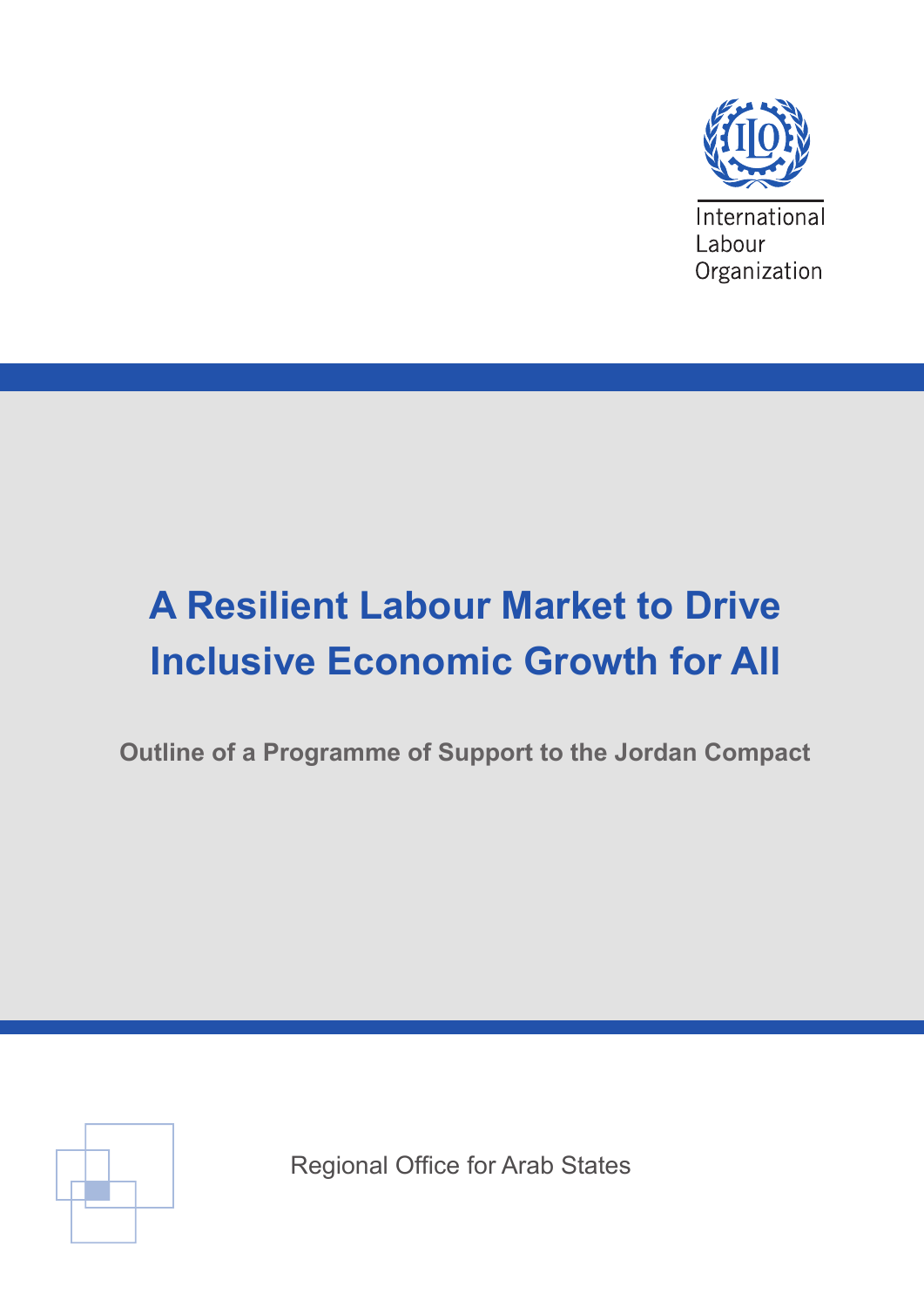# **A Resilient Labour Market to Drive Inclusive Economic Growth for All**

**Outline of a Programme of Support to the Jordan Compact**

International Labour Organization

Regional Office for Arab States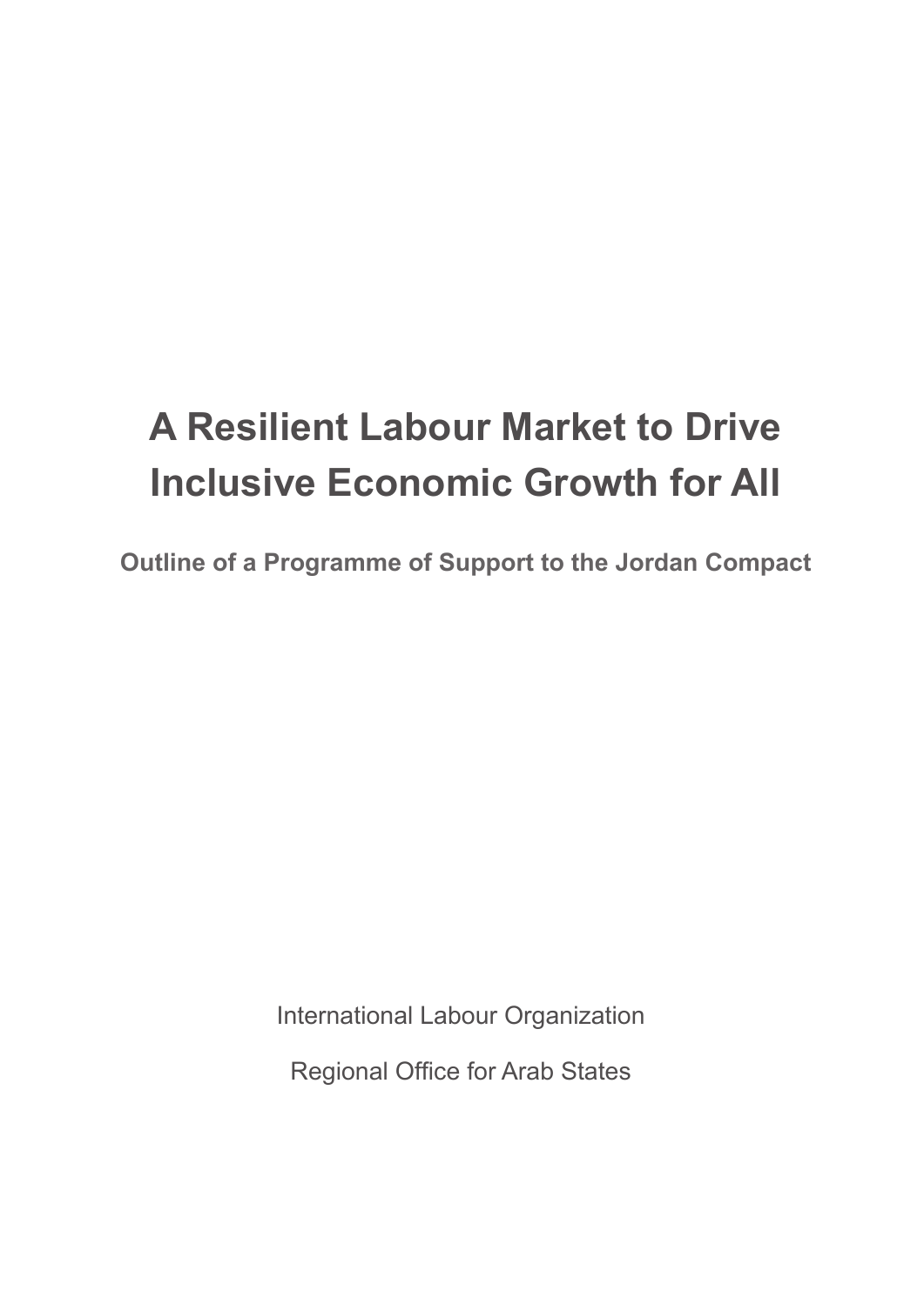Copyright © International Labour Organization 2017

First published 2017

Publications of the International Labour Office enjoy copyright under Protocol 2 of the Universal Copyright Convention. Nevertheless, short excerpts from them may be reproduced without authorization, on condition that the source is indicated. For rights of reproduction or translation, application should be made to ILO Publications (Rights and Licensing), International Labour Office, CH-1211 Geneva 22, Switzerland, or by email: rights@ilo.org. The International Labour Office welcomes such applications.

Libraries, institutions and other users registered with reproduction rights organizations may make copies in accordance with the licences issued to them for this purpose. Visit www.ifrro.org to find the reproduction rights organization in your country.

A Resilient Labour Market to Drive: Inclusive Economic Growth for All / International Labour Organization - Beirut: ILO, 2017

ISBN 9789221305316 (web pdf)

ILO Regional Office for Arab States

 *ILO Cataloguing in Publication Data*

The designations employed in ILO publications, which are in conformity with United Nations practice, and the presentation of material therein do not imply the expression of any opinion whatsoever on the part of the International Labour Office concerning the legal status of any country, area or territory or of its authorities, or concerning the delimitation of its frontiers.

The responsibility for opinions expressed in signed articles, studies and other contributions rests solely with their authors, and publication does not constitute an endorsement by the International Labour Office of the opinions expressed in them.

Reference to names of firms and commercial products and processes does not imply their endorsement by the International Labour Office, and any failure to mention a particular firm, commercial product or process is not a sign of disapproval.

ILO publications and digital products can be obtained through major booksellers and digital distribution platforms, or ordered directly from ilo@turpin-distribution.com. For more information, visit our website: www.ilo.org/publns or contact ilopubs@ilo.org.

For ILO Regional Office for Arab States publications, contact: ILO Regional Office for Arab States P.O.Box 11-4088 Riad El Solh 1107-2150 Beirut – Lebanon

Publications are available on: www.ilo.org/arabstates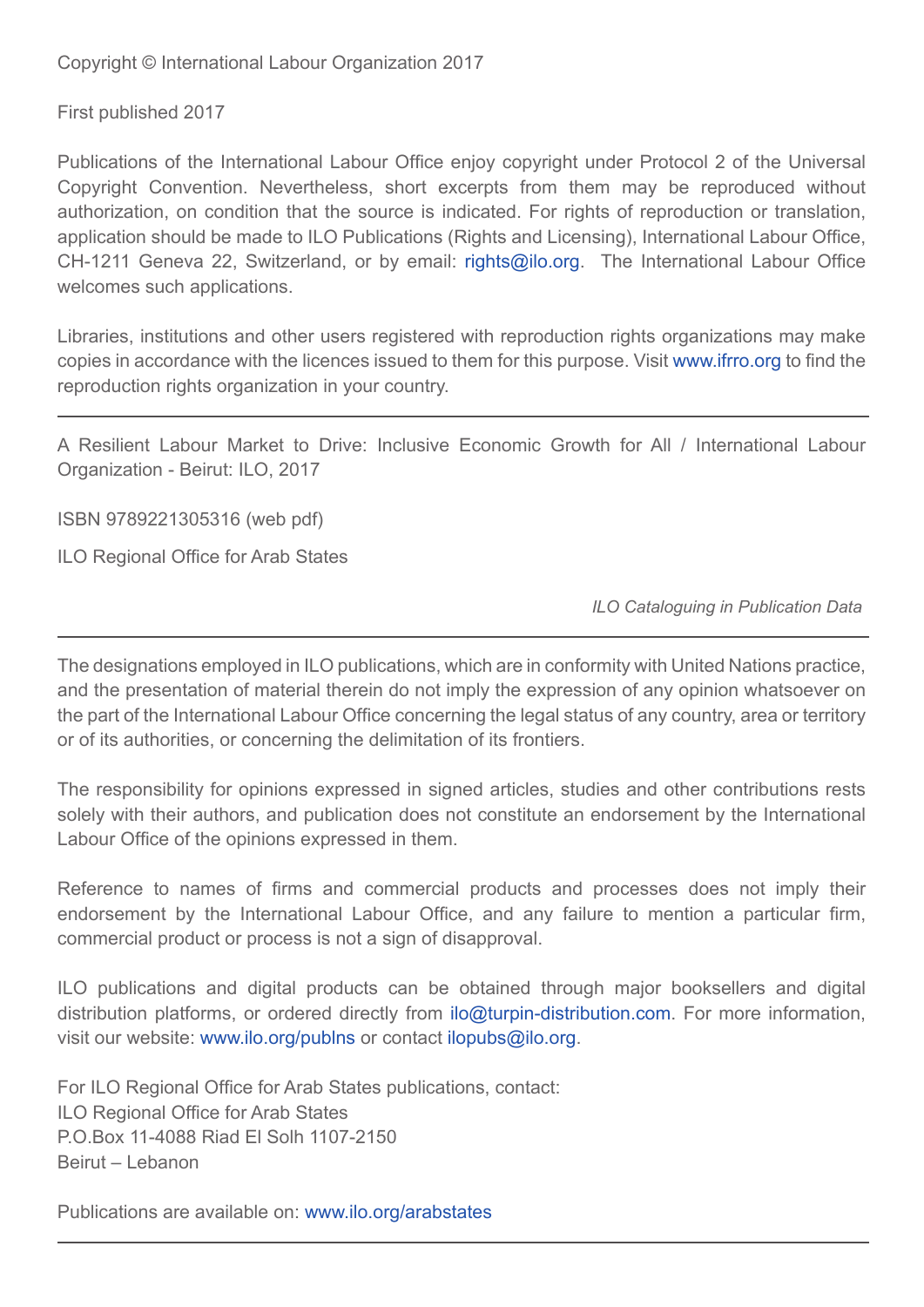# **List of Abbreviations**

| <b>BW</b>     | <b>Better Work</b>                                                 |
|---------------|--------------------------------------------------------------------|
| <b>BWJ</b>    | <b>Better Work Jordan</b>                                          |
| <b>CLU</b>    | <b>Child Labour Unit</b>                                           |
| <b>CLMS</b>   | <b>Child Labour Monitoring System</b>                              |
| <b>DOS</b>    | <b>Department of Statistics</b>                                    |
| <b>DWCP</b>   | <b>Decent Work Country Programme</b>                               |
| EC            | <b>European Commission</b>                                         |
| <b>EIIP</b>   | <b>Employment Intensive Investment Programme</b>                   |
| <b>E-TVET</b> | <b>Employment, Technical and Vocational Education and Training</b> |
| <b>EU</b>     | <b>European Union</b>                                              |
| <b>GCC</b>    | <b>Gulf Cooperation Council</b>                                    |
| <b>GDP</b>    | <b>Gross Domestic Product</b>                                      |
| <b>GFJTU</b>  | <b>General Federation of Jordanian Trade Unions</b>                |
| <b>GNI</b>    | <b>Gross National Income</b>                                       |
| <b>ICT</b>    | <b>Information Communications Technology</b>                       |
| <b>ILO</b>    | <b>International Labour Organization</b>                           |
| <b>JCI</b>    | <b>Jordan Chamber of Industry</b>                                  |
| <b>JIC</b>    | <b>Jordan Investment Commission</b>                                |
| <b>KAB</b>    | <b>Knowledge, Attitudes and Behaviour</b>                          |
|               | <b>LABADMIN ILO Labour Administration Department</b>               |
| <b>LED</b>    | <b>Local Economic Development</b>                                  |
| <b>MOA</b>    | <b>Ministry of Agriculture</b>                                     |
| <b>MOE</b>    | <b>Ministry of Education</b>                                       |
| <b>MOI</b>    | <b>Ministry of Interior</b>                                        |
| <b>MOITS</b>  | Ministry of Industry, Trade and Supply                             |
| <b>MOL</b>    | <b>Ministry of Labour</b>                                          |
| <b>MOMA</b>   | <b>Ministry of Municipal Affairs</b>                               |
| <b>MOPIC</b>  | <b>Ministry of Planning and International Cooperation</b>          |
| <b>MOPWH</b>  | <b>Ministry of Public Works and Housing</b>                        |
| <b>MOSD</b>   | <b>Ministry of Social Development</b>                              |
| <b>MSME</b>   | <b>Micro, Small and Medium Enterprises</b>                         |
| <b>NAF</b>    | <b>National Aid Fund</b>                                           |
| <b>NES</b>    | <b>National Employment Strategy</b>                                |
| <b>NFCL</b>   | <b>National Framework to combat Child Labour</b>                   |
| <b>OSH</b>    | <b>Occupational Safety and Health</b>                              |
| QIZ           | <b>Qualified Industrial Zone</b>                                   |
| <b>ROAS</b>   | <b>ILO Regional Office for the Arab States</b>                     |
| <b>SEZ</b>    | <b>Special Economic Zone</b>                                       |
| <b>SSC</b>    | <b>Social Security Corporation</b>                                 |
| <b>TVET</b>   | <b>Technical Vocational Education and Training</b>                 |
| <b>UNCT</b>   | <b>United Nations Country Team</b>                                 |
| <b>UNDAF</b>  | <b>United Nations Development Assistance Framework</b>             |
| <b>UNHCR</b>  | <b>United Nations High Commissioner for Refugees</b>               |
| <b>USAID</b>  | <b>United States Agency for International Development</b>          |
| <b>VCD</b>    | <b>Value Chain Development</b>                                     |
| <b>VTC</b>    | <b>Vocational Training Corporation</b>                             |
| <b>WANA</b>   | <b>West-Asia North Africa Institute</b>                            |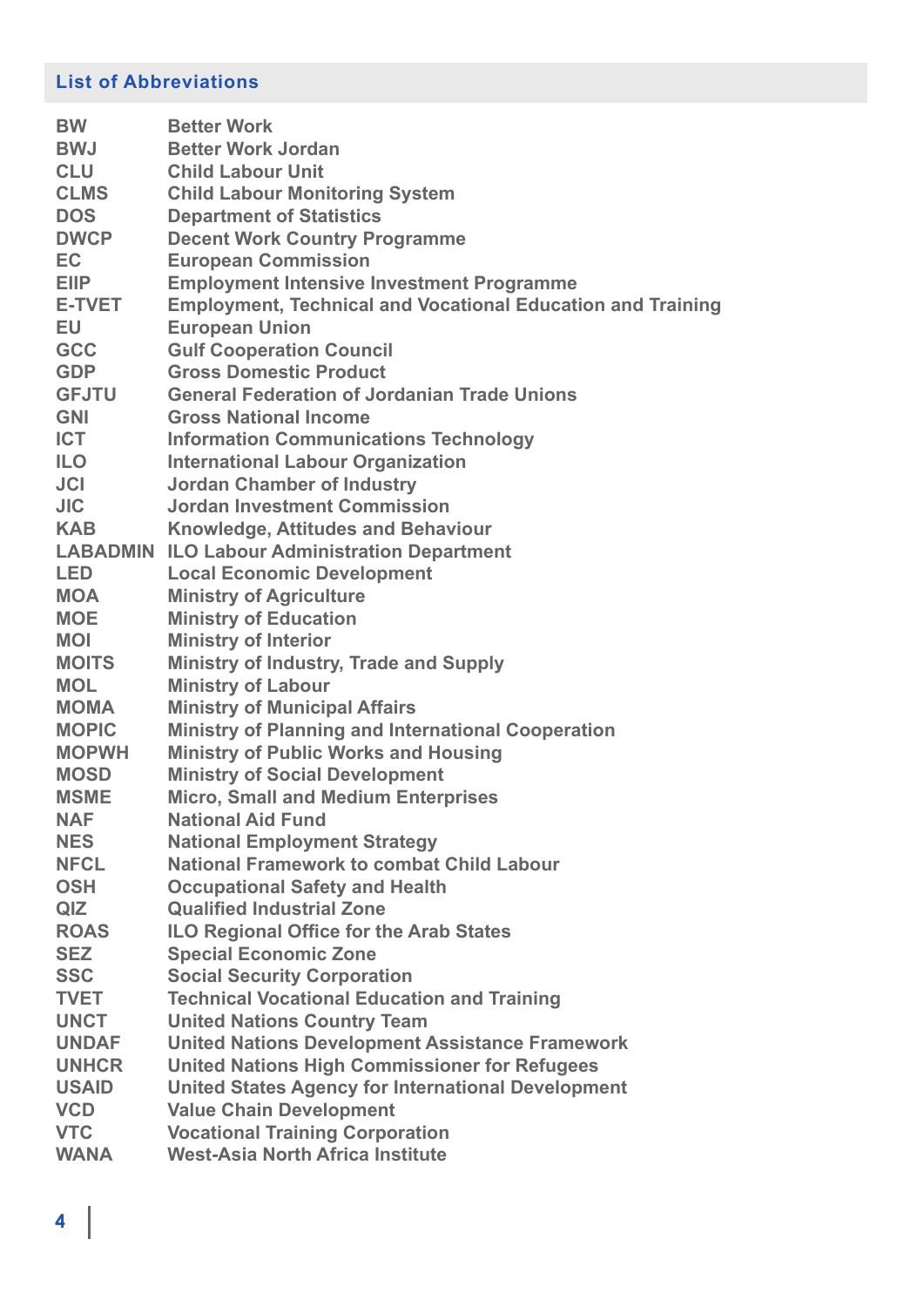# **Table of Contents**

| Strategic Pillar 1: Strengthen labour market governance for improved compliance       |  |
|---------------------------------------------------------------------------------------|--|
|                                                                                       |  |
| Outcome 1.1: Improved evidence-base for more effective regulatory frameworks          |  |
|                                                                                       |  |
| Outcome 1.2: Key changes in legal and policy frameworks are informed                  |  |
|                                                                                       |  |
| Outcome 1.3: Improved compliance with decent work principles in the SEZs              |  |
|                                                                                       |  |
| Outcome 1.4: Improved compliance with decent work principles in the                   |  |
|                                                                                       |  |
| Outcome 1.5: Child labourers and forced labourers are identified, withdrawn           |  |
|                                                                                       |  |
| Strategic Pillar 2: Support the development of an enabling environment to underpin    |  |
|                                                                                       |  |
| Outcome 2.1: Sector-level plans are developed and adopted to tackle internal          |  |
|                                                                                       |  |
| Outcome 2.2: Availability of competent and productive Jordanian and Syrian refugee    |  |
| workers is increased for targeted occupations related to the revised EU-Jordan        |  |
|                                                                                       |  |
| Outcome 2.3: Targeted companies have improved work environments in place in           |  |
|                                                                                       |  |
| Outcome 2.4: The business enabling environment is enhanced and supports the           |  |
|                                                                                       |  |
| Strategic Pillar 3: Support the immediate creation of decent jobs for Syrian refugees |  |
|                                                                                       |  |
| Outcome 3.1: The employment intensity of infrastructure programmes is increased30     |  |
| Outcome 3.2: Issuing of work permits and the placement of Syrian refugees and         |  |
|                                                                                       |  |
| Outcome 3.3: Local economic development initiatives in targeted governorates          |  |
|                                                                                       |  |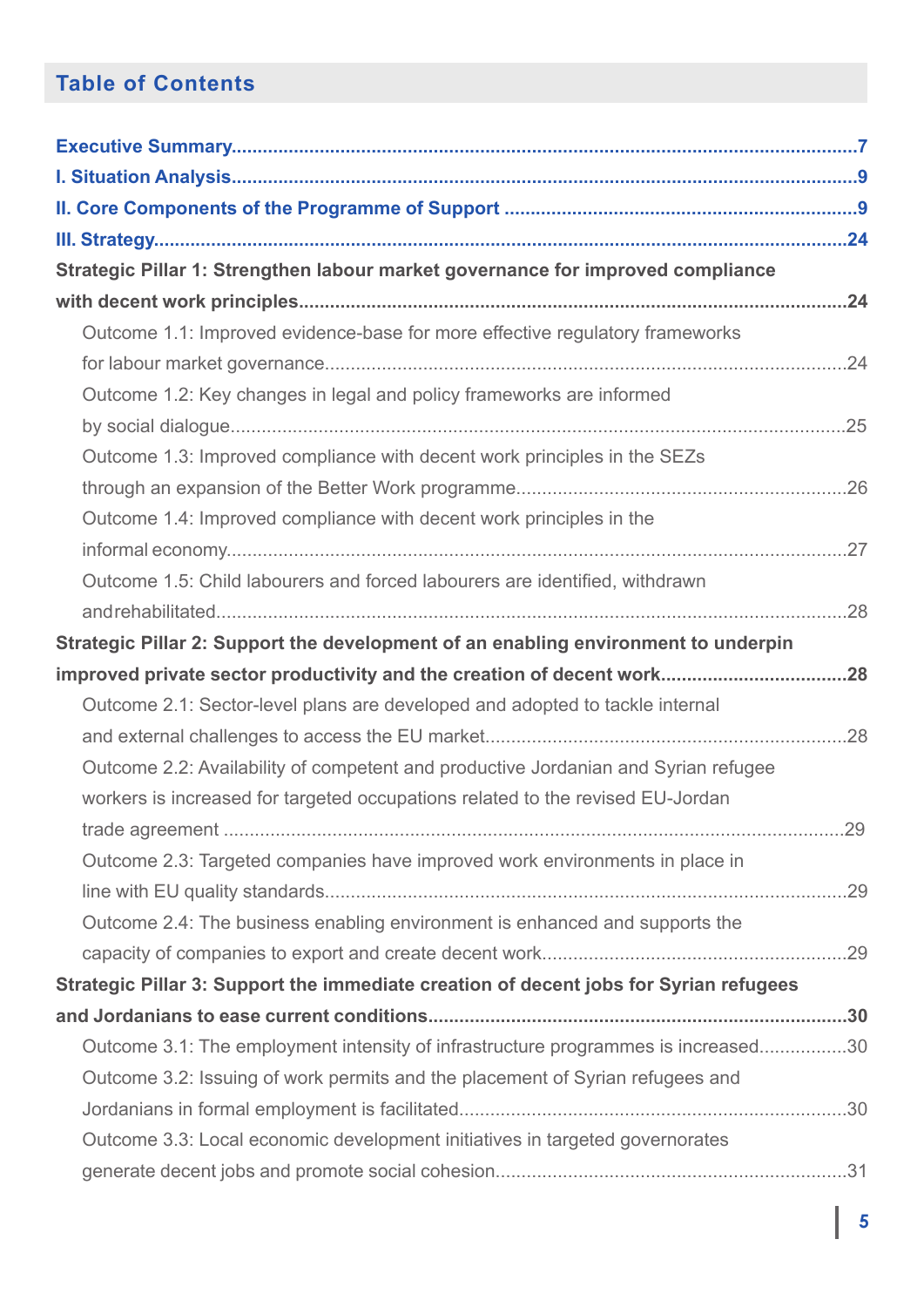# **Tables:**

| <b>Table 1:</b> Outcomes and main activities of the ILO Programme of Support for the |  |
|--------------------------------------------------------------------------------------|--|
|                                                                                      |  |
|                                                                                      |  |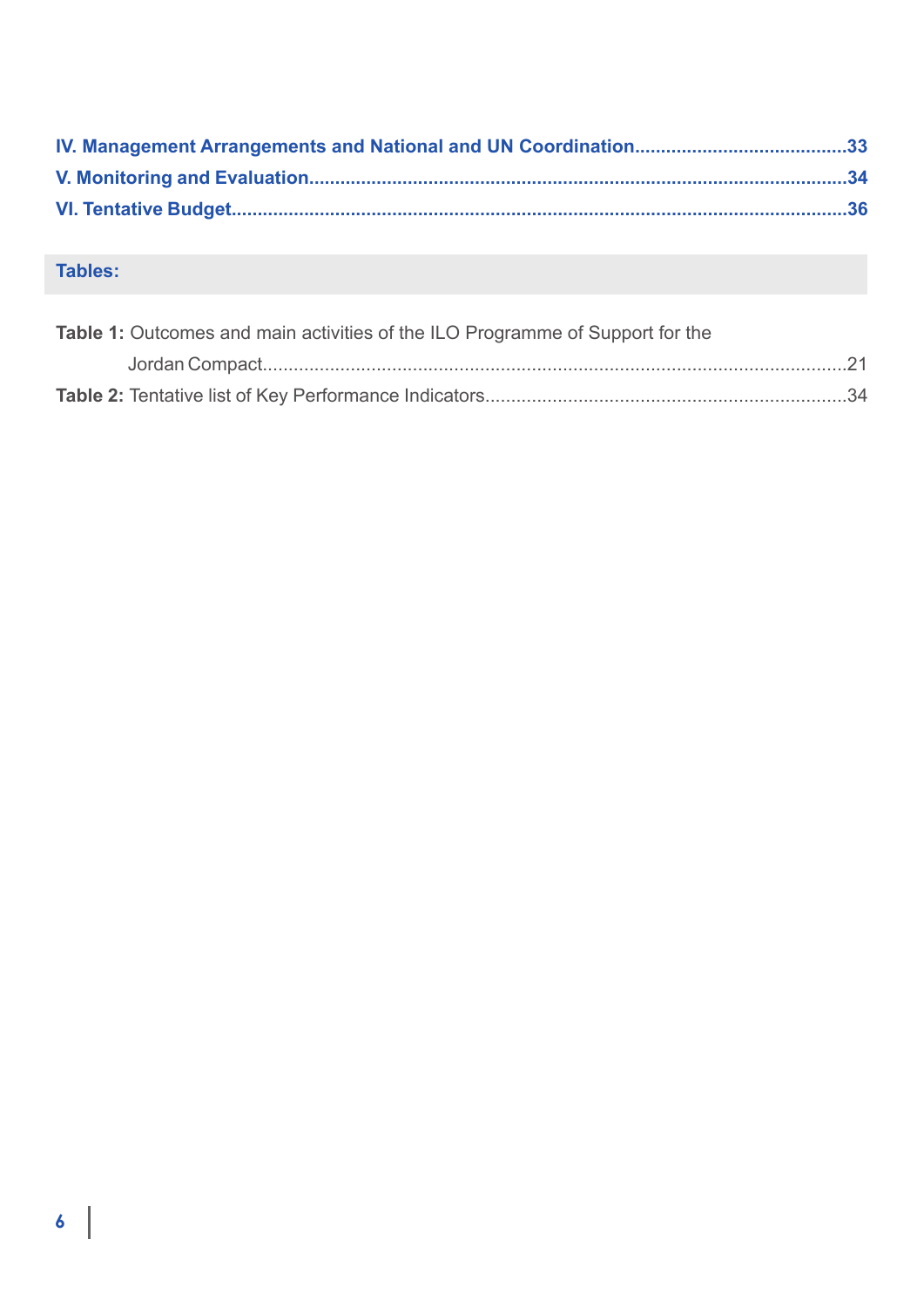#### **Executive Summary**

#### **AN INCLUSIVE AND SUSTAINABLE GLOBAL RESPONSE TO REFUGEE CRISES MUST INCLUDE DECENT WORK.1**

The international focus on more development-oriented, sustainable responses to large movements of refugees has been growing apace since 2015, leading up to the United Nations Summit on Addressing large movements of refugees and migrants and the US Leaders' Summit on the Global Refugee Crisis, both to be held in New York in September 2016. The 2015 European Union-African Union Valletta Summit Action Plan also highlights the importance of addressing the root causes of destabilisation, forced displacement and irregular migration, by promoting economic and equal opportunities, strengthening the resilience of vulnerable people, and enhancing security and development. In July 2016, the ILO organised a tripartite meeting to develop a set of guiding principles on access of refugees and other forcibly displaced persons to the labour market.

#### **BOTH REFUGEES AND HOST COMMUNITIES AFFECTED BY THE SYRIA CRISIS SUFFER FROM POVERTY.**

The Syrian crisis continues to significantly affect neighbouring countries hosting the large numbers of refugees fleeing the conflict. With over 4.8 million persons of concern outside Syria,**<sup>2</sup>** most of whom are residing in non-camp settings in host countries, the impact of such a significant presence can be felt in almost every aspect of life for both the refugees and the host communities. Savings and other resources are being depleted, pushing families further into poverty and debt. Host governments are struggling to deal with the mass influx of people, which has affected their capacity to deliver public services to vulnerable populations – services which were under pressure even before the crisis.

#### **THE JORDAN COMPACT OFFERS AN OPPORTUNITY TO PROMOTE GROWTH AND DECENT WORK.**

Owing to the protracted nature of the crisis, Jordan, with assistance from the international community, has adopted a resilience-based development approach, as expressed most recently in the Jordan Response Plan 2016-2018 and the Jordan Compact. Growth, resilience and economic stability are at the heart of the Jordan Compact, presented at the "Supporting Syria and the Region" conference in London, UK, on 4 February 2016. The conference placed the spotlight on the critical role of decent work in the intervention strategy, highlighting the nexus between humanitarian action and development cooperation. The Jordan Compact, which seeks to create 200,000 jobs for Syrian refugees, marks a transition to a comprehensive approach that takes into account long-term development goals. This has created greater clarity and purpose at the policy level, in particular in relation to the labour market, economic and investment environments.

<sup>1</sup> The ILO defines "decent work" as work that is productive and delivers a fair income, security in the workplace and social protection for families, better prospects for personal development and social integration, freedom for people to express their concerns, organize and participate in the decisions that affect their lives and equality of opportunity and treatment for all women and men: http://www.ilo.org/global/topics/decent-work/lang--en/index.htm.

<sup>2</sup> Syria Regional Refugee Response, Inter-agency Information Sharing Portal, UNHCR, 16 August 2016: http://data. unhcr.org/syrianrefugees/regional.php.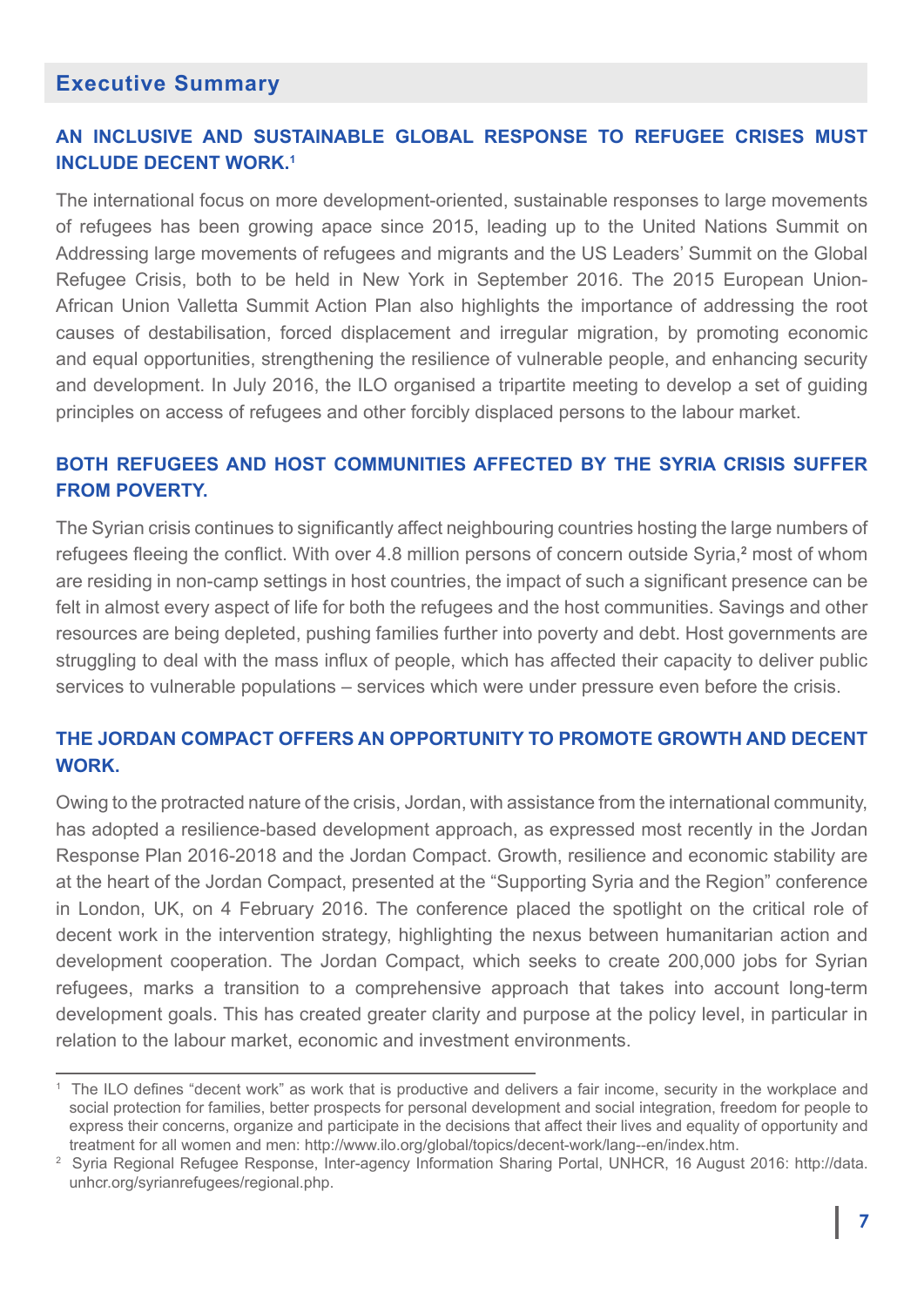#### **THE EU-JORDAN TRADE AGREEMENT WILL CONTRIBUTE TO THE IMPLEMENTATION OF THE JORDAN COMPACT AND THE CREATION OF DECENT WORK.**

The recently-signed EU-Jordan trade agreement with relaxation of the "rules of origin" will allow Jordanian companies easier access to the EU market, conditional on achieving specific increases in the share of Syrian refugees in their workforce. The expansion of this regime beyond the 18 selected Special Economic Zones (SEZs) also depends on Jordan creating 200,000 job opportunities for Syrian refugees.

#### **THE ILO PROPOSES AN INTEGRATED PROGRAMME OF INTERVENTIONS TO SUPPORT THE CREATION OF DECENT WORK UNDER THE JORDAN COMPACT.**

The ILO programme has three main objectives and three cross-cutting actions. This Three Plus Three (3+3) approach highlights the necessity of addressing the decent work needs of the national population alongside those of the refugees, and tackling long-term labour market weaknesses together with immediate challenges. Three Plus Three will:

- I. Strengthen labour market governance for improved compliance with decent work principles.
- II. Support the development of an enabling environment to underpin improved private sector productivity and creation of decent work.
- III. Support the immediate creation of decent jobs for Syrian refugees and Jordanians to ease current conditions.

The programme identifies three cross-cutting actions:

- 1. Conducting research and analysis to support evidence-based policy-making;
- 2. Strengthening social dialogue and social partnerships to develop sustainable national solutions;
- 3. Raising awareness and improving the education of all actors to enhance the participation of Syrian refugees in the labour market.

#### **IMPLEMENTATION OF THE PROPOSED PROGRAMME WILL START IMMEDIATELY.**

An inception phase from August to December 2016 will lay the groundwork for implementation of the programme of support in January 2017. Programme activities will draw substantially on the ILO's long experience in Jordan and the expertise of the ILO's Regional Office for the Arab States (ILO-ROAS) in Beirut, Lebanon, and ILO HQ in Geneva, Switzerland, cutting across all aspects of the decent work agenda.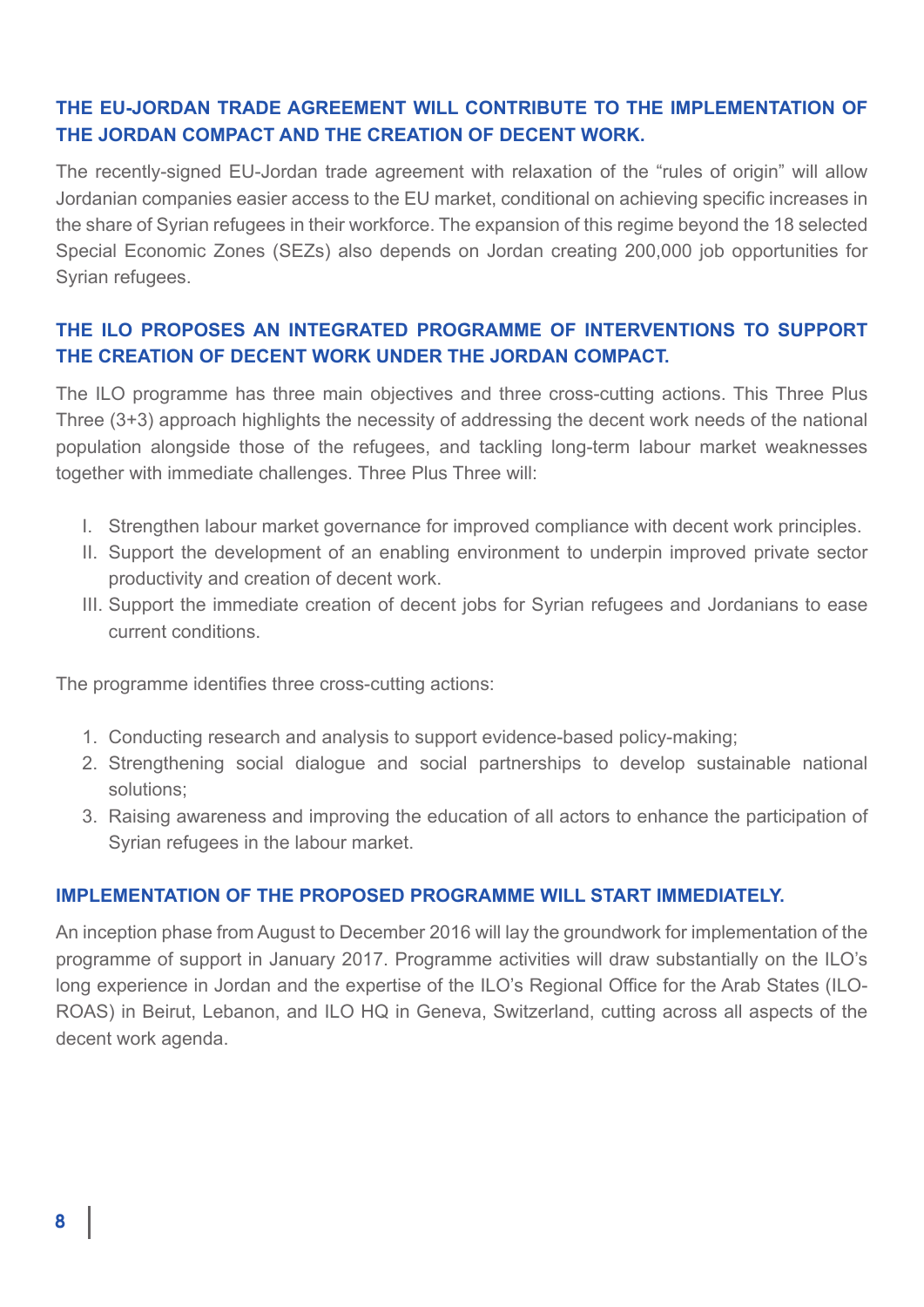# **I. Situation Analysis**

#### **Introduction**

Now into its sixth year, the Syrian crisis continues to significantly affect neighbouring countries hosting the large numbers of refugees fleeing the conflict. As at August 2016, UNHCR estimates that there are over 4.8 million persons of concern outside Syria, with some 6.5 million people displaced internally. The consequences of such large movements of people are compounding the high level of vulnerability of Syrian refugees in host countries.<sup>3</sup> Many still face difficulties in accessing services, affecting their ability to provide food, housing, health and trauma care, and other basic needs for their families. Savings and other resources are being depleted, pushing families further into poverty and debt. In Jordan, for example, 87 per cent of registered Syrian refugees fall below the national poverty line, and there is evidence that poverty among refugees increased by several percentage points between 2013 and 2015.<sup>4</sup> Host governments are struggling under the mass influx of people, which has affected their capacity to deliver public services to vulnerable populations – services which were under pressure even before the crisis.

Owing to the protracted nature of the crisis, Jordan, with assistance from the international community, has adopted a resilience-based development approach, as expressed most recently in the Jordan Compact and in the Jordan Response Plan 2016-2018. Growth, resilience and economic stability are at the heart of the Jordan Compact, which was presented at the "Supporting Syria and the Region" conference in London, UK, on 4 February 2016. The conference placed the spotlight on the critical roles of livelihoods and education, highlighting the nexus between humanitarian action and development cooperation. Decent work lies at the heart of this intersection.

The Government of Jordan has pledged to create 200,000 jobs for Syrian refugees in exchange for preferential access to European markets and grants and concessional loans to support the Jordan Response Plan. The Plan marks a transition to a comprehensive approach that takes into account long-term development goals. It addresses the socioeconomic impact of the crisis through promoting the resilience of national systems, structures and institutions, whilst striving to maintain social and economic stability and meet the basic humanitarian needs of both the crisis-affected host communities and refugees. This has created greater clarity and purpose at the policy level, in particular in relation to the labour market, economic and investment environments.

The EU-Jordan trade agreement that has just been signed with relaxation of the "rules of origin" will allow Jordanian companies easier access to the EU market conditional to a share of their employees being Syrian refugees.<sup>5</sup> The expansion of this regime beyond the 18 selected SEZs also depends on Jordan creating 200,000 job opportunities for Syrian refugees. The trade agreement discusses the

 $^{\rm 3}~$  Regional Refugee and Resilience Plan (3RP) in response to the Syria Crisis 20162017-, Mid-Year Report, June 2016.

<sup>4</sup> The Welfare of Syrian Refugees, Evidence from Jordan and Lebanon, World Bank and UNHCR, 2016.

<sup>5 15%</sup> and 25% after three years to reach the target of 200,000 Syrians being involved in full time jobs.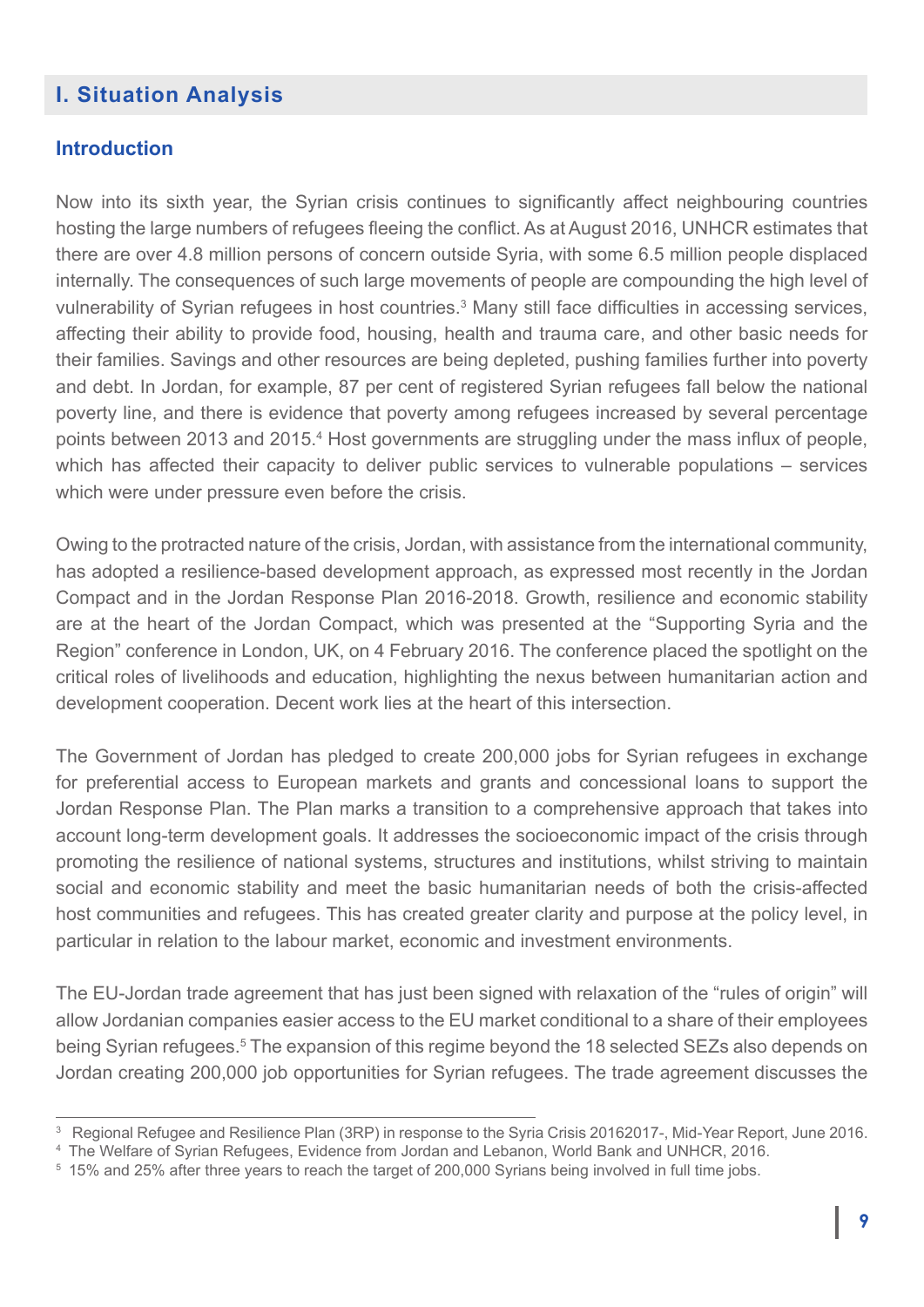role of the ILO as a third party monitoring body to ascertain the number of Syrian refugees employed and as a provider, upon request, of technical assistance and capacity-building.

Against this backdrop, and based on its close relationship with Jordan over many years in strengthening the enabling environment for decent work and social justice, the ILO has developed this programme of support for the Jordan Compact. Designed to support national systems, structures and institutions through capacity-building, the programme will assist in formulating a sustainable labour market response to the Syrian refugee crisis. In addition, it will help strengthen the enabling environment for robust labour market governance and compliance to underpin access to decent work for refugees and Jordanians.

With an established team of technical specialists, ILO-ROAS has provided significant support over the years to related activities in Jordan, including the launch of the country's first Decent Work Country Programme (DWCP), which ran from 2012 to 2015. In light of the Syrian refugee crisis, the DWCP is being extended from 2016 to 2017, seeking to address the impact on the labour market and mainstream the response to the crisis across decent work interventions. The ILO programme of support will build on the DWCP and align itself with key national development strategies, including Jordan 2025, the National Employment Strategy (NES) 2011-2020 and the Jordan Response Plan for the Syrian Crisis 2016-2018.

#### **Economic and employment challenges**

Jordan's population has grown exponentially in the last six decades, from just over 1.3 million in 1952 to more than 9.6 million in 2016 – a figure which includes Syrian refugees.<sup>6</sup> The population is predominantly young, with more than half of Jordanians under the age of 25 and youth aged 15-24 constituting 16 per cent of the working-age population in 2015. The majority of Jordanians live in urban areas, with 60 per cent living in Amman and the three adjacent governorates.

A recent national poll following the June 2016 World Bank Global Economic Prospects Report highlighted growing concerns over the state of Jordan's economy. Economic growth remains weak at 2.4 per cent in 2015, a marked decline from 2014. Domestic and foreign investment levels remain low and the latest forecasts indicate the risk of deflation (-1.6 per cent in May 2016). Public debt has risen in each of the last five years and Jordan's trade deficit in 2015 was USD10.2 billion.

Jordan has had double-digit unemployment rates, hovering around 12 per cent since 2009, and increasing to 14.7 per cent in the second quarter of 2016. Unemployment rates among women were almost double those of men in 2016, 23 per cent and 13 per cent respectively. The most recent figures from 2015 indicate that youth constituted almost half (48.3 per cent) of the total number of unemployed. Even in periods of high economic growth, such as in 2006-2008, the economy failed to generate jobs in the numbers and of the quality necessary to tackle the unemployment problem.

<sup>6</sup> According to UNHCR, as at 20 July 2016 there are 657,099 registered Syrian refugees in Jordan: http://data.unhcr. org/syrianrefugees/country.php?id=107.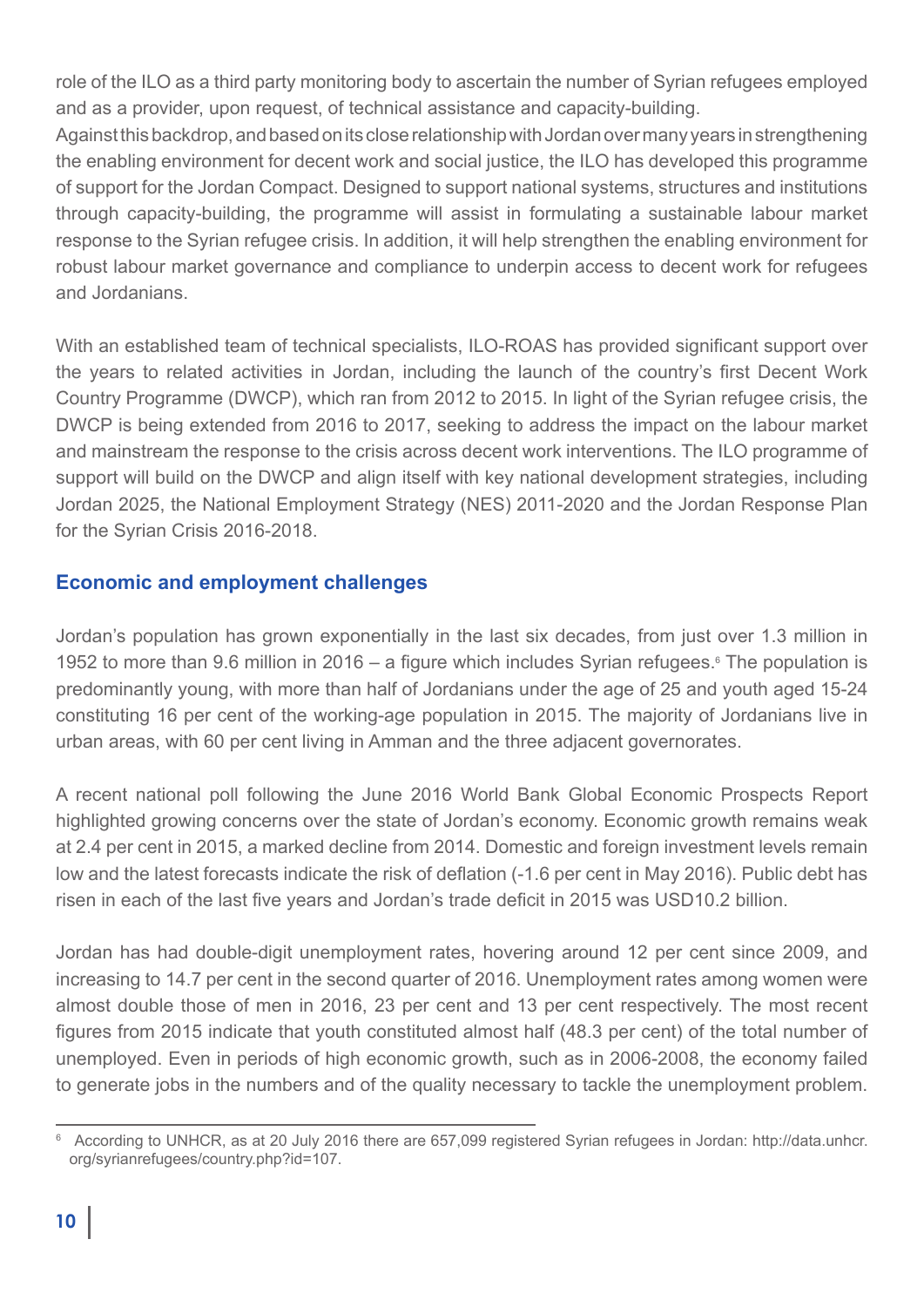According to the Ministry of Labour (MOL), skills mismatch, changing demographics and weak labour market information systems have all contributed to structural unemployment.

In terms of the dynamics of the economy and the labour market, the primary challenge for Jordan is to create large numbers of jobs with decent working conditions to retain high skills and increase the currently low labour-force participation rates, a commitment already described as "top priority" in the NES. Job-poor growth in Jordan has been further compounded by strong segmentation in the labour market between the private and public sectors, men and women, nationals and migrants, as well as between the formal and informal economies. The Syrian refugee crisis has merely accentuated this multi-layered segmentation, bringing to the fore the urgency for improved labour market governance and protection in line with international labour standards and to promote inclusive growth and decent work for all

According to ILO 2015 estimates, the Jordanian economy would need to create approximately 57,000 new jobs every year for the next seven years to successfully absorb new Jordanian entrants only into the labour market. In turn, this would require a sustained annual growth rate of 6.1 per cent, when real GDP growth reached 3.1 per cent in 2014, and is projected by the World Bank to fall to 2.5 per cent in 2015. In its national development vision document Jordan 2025, the government aims to achieve a growth rate of 7.5 per cent by 2025. To achieve this target, it has prioritized specific clusters to spur growth and employment, including: construction, engineering and housing, transportation and logistics, tourism, healthcare and health tourism, energy and renewable energy, information technology and innovation, agriculture, and educational and financial services. Some of these sectors have been identified in the present ILO programme as areas of activity.

Jordan 2025 is also seeking to increase female participation in the workforce from 15 to 27 per cent over the coming decade. To achieve this goal, policies have to address the cultural, legal and institutional discriminatory practices that underlie these low female participation rates. These practices include wage discrimination, which continues to be a challenge, with men earning an estimated 13.2 per cent more than women for comparable work. Cultural discrimination further discourages lower-skilled women from taking up jobs in hotels, in factories or in locations that are geographically distant or require night shift work. Transportation difficulties, including frequent delays in public transportation, unreliability, high costs and limited services to places of residence, further exacerbate these cultural challenges, which also impact on Syrian refugee women's participation in the labour market.

On the legal front, even though Article 72 of the labour law makes the provision of day-care in the workplace compulsory, it is still not prevalent. Jordanian women are therefore still deprived of the structural social support services necessary to promote their participation in the workplace, when research clearly shows a negative association between the presence of young children and the probability of female employment. This issue has been identified as a potentially key challenge in the employment of Syrian refugee women, for which reason interventions to address child care are included in the programme of support.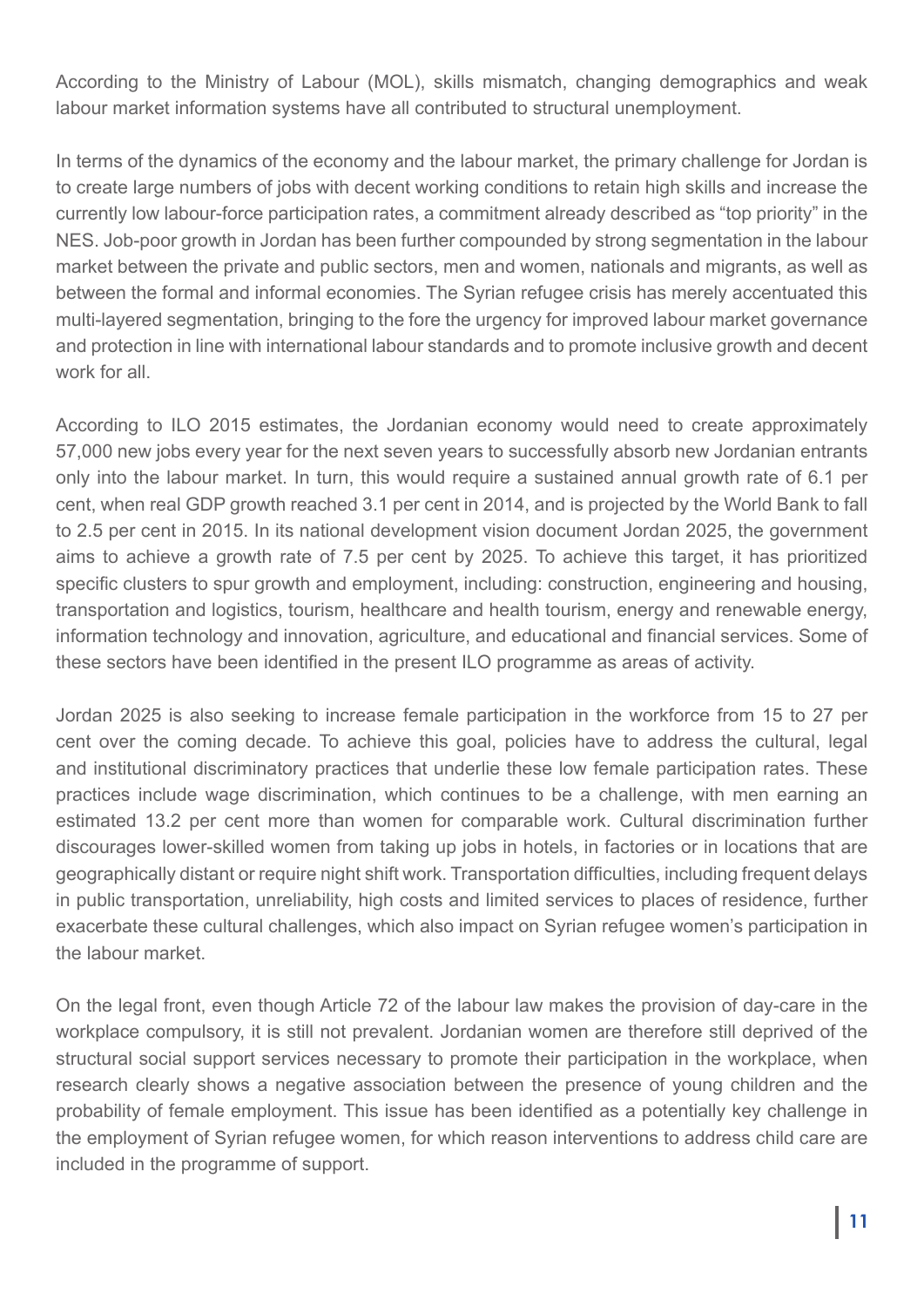#### **Migration and wages**

Although the MOL raised the minimum wage for all Jordanian workers from JOD150 (USD212) per month to JOD190 (USD268) per month in 2011,<sup>7</sup> this still does not apply to certain segments of the labour force, including migrant workers in different contexts. ILO statistics confirm that almost onethird of those employed in 2010 were classified as extremely, moderately or near poor. The working poor in Jordan are particularly vulnerable to sliding into deeper levels of poverty partly because of the downward pressure on wages caused by the influx of Syrian refugees in the informal labour market.

Jordan had 324,410 legally registered foreign workers in 2014, the majority (65.3 per cent) of them Egyptians. Others were from Bangladesh, Sri Lanka, the Philippines and India. According to MOL figures, the total number of registered and informal migrant workers was 627,777 in 2014, 73 per cent of them Egyptians. The highest share of legally registered non-Jordanians are employed in agriculture (33.4 per cent), transformative industries (22.7 per cent), producers of private nonprofit services to households (19.4 per cent), wholesale and retail trade (6.5 per cent), construction (6.3 per cent) and food and accommodation (4.8 per cent). The majority of those employed in the Qualified Industrial Zones (QIZs) are also non-nationals, with their numbers reaching 39,114 in 2014, compared with 12,698 nationals. It is estimated that migrants have filled over half of lowerskilled jobs created in Jordan since 2007.

Foreign nationals do not have equal access to the Jordanian labour market. Article 12 of the labour law states that they are only able to participate in employment if they have qualifications that are not readily available in the Jordanian labour market, or if they are occupying jobs for which there is surplus demand. Their work permits become invalid if they change employers or perform a different kind of job. Furthermore, all applications for a work permit must be accompanied by a copy of the work contract, valid passport, and the associated employer's vocational licence and social security registration, although Jordan has adapted the system for Syrian refugees (see below). In addition, a wage gap persists between migrants and nationals: the median monthly wage of migrant workers (JOD200/USD283) is JOD80 (USD113) less than that of Jordan nationals. Labour market challenges

Around 20 per cent of the almost 660,000 UNHCR-registered Syrian refugees live in camps. Otherwise, the majority, 76 per cent, are located in the urban settings of Amman, Irbid and Mafraq. According to 2015 figures, in Amman, Syrian refugees make up approximately 7 per cent of the population, in Irbid 12 per cent and in Mafraq 52 per cent.

<sup>7</sup> Excluding Jordanians working in the garment sector.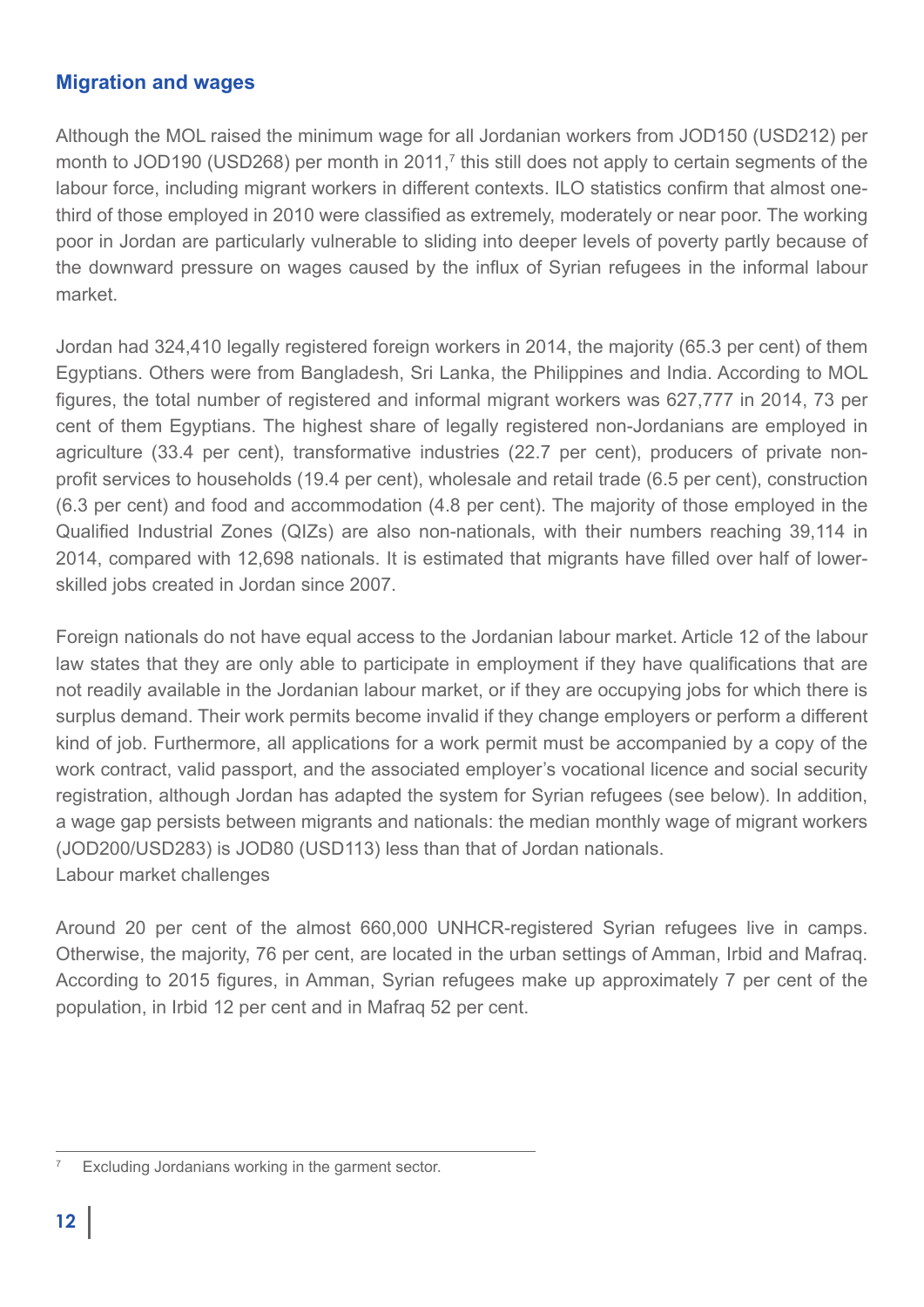Owing to the challenges facing Syrian refugees in accessing the labour market from the outset of the crisis at the end of 2011, most sought and continue to seek work in the informal economy where they are paid lower wages and work longer hours, often without any contract or social protection. Many do not receive training or information relating to occupational safety and health and are not members of either a trade union or professional association. Until recently, a key obstacle to entry to the formal labour market was the work permit system. This system is well established in Jordan in respect of regular migrant workers. However, in the case of Syrian refugees, the situation is less clearly defined and understood, including by labour directorates and employers, sometimes leading to social tension over perceived competition in the labour market.

In 2015, the ILO estimated that 50 per cent of Jordanian and 99 per cent of Syrian refugee workers were working in the informal economy. Foreign workers in the informal economy are predominantly employed in the retail, construction and agricultural sectors. Working conditions and occupational safety and health are poorly administered owing to the lack of outreach of social partners, weak social dialogue and weak government capacity to enforce labour standards. In 2016, the MOL had only 170 labour inspectors with the responsibility of monitoring and enforcing labour standards across the country.

According to the ILO's evaluation of the NES, one of the priority challenges in the next phase of the DWCP will be to improve labour market governance in terms of compliance with the labour law and international labour standards, with emphasis on transitioning from the informal to the formal economy. This will require stronger leadership by the MOL for the implementation of the National Framework on Transition to Formality. This has also been identified as a key output of the ILO programme of support for the Jordan Compact.

Several policy decisions have been implemented to stimulate labour market opportunities for Syrian refugees and Jordanians, including a moratorium in June 2016 on new migrant workers entering Jordan.<sup>8</sup> In addition, as of April 2016, the MOL announced a grace period of three months for Syrian refugees working without a work permit to regulate their employment status. This included waiving fees related to obtaining a permit to mobilise refugees and employers alike and accepting the Ministry of Interior (MOI) identity card instead of a passport. This decision was extended for a further three months in July 2016.

Initially, despite the new MOL regulation, only around 6,500 Syrian refugees had applied for work permits by May 2016. This was to be expected, given the previous challenges that existed in accessing the formal labour market and the time required for information on the new regulation to reach all key actors, including labour directorates and employers. With support from the ILO and others through advocacy and awareness-raising, as well as partnerships with sector organizations, the number of work permits being issued for Syrian refugees sharply increased to over 20,000

<sup>&</sup>lt;sup>8</sup> The moratorium excluded the garment and domestic work sectors.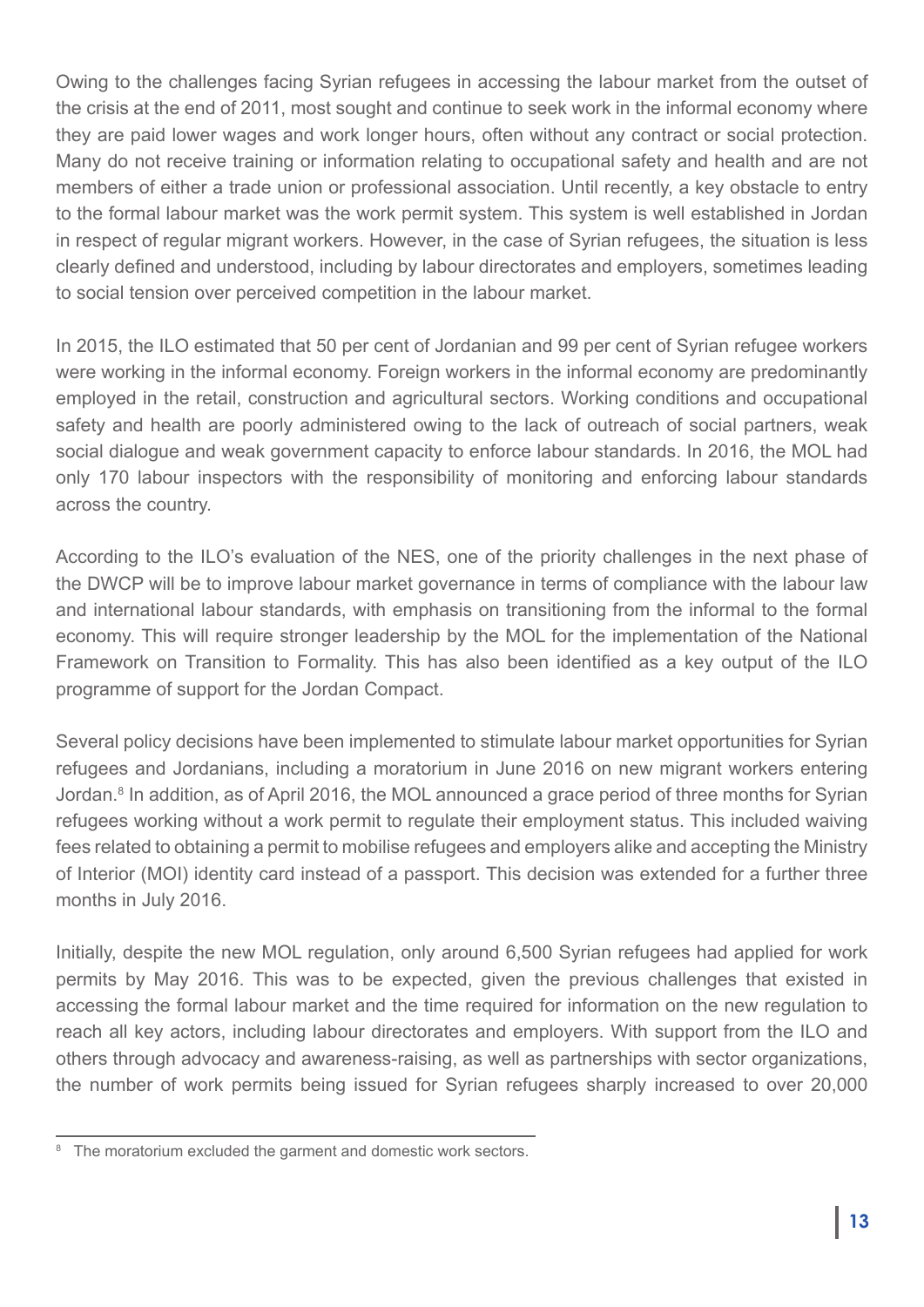by the middle of July 2016. Nevertheless, of particular concern was the very low number of work permits issued to Syrian refugee women, at around 2 per cent of the total. A breakdown per sector is presented below:



#### **Protection concerns**

According to the Social Security Corporation (SSC) figures, between 27-36 per cent of Jordanian workers hold contracts without any form of social insurance specified. In addition, Jordan is struggling to meet the humanitarian health needs of refugees amidst continuous demographic changes, whilst also strengthening its own health insurance benefits package to achieve universal health coverage for Jordanians.

Social protection is conceived, delivered and supervised through several government agencies, public and semi-public institutions in Jordan, including the SSC. The National Aid Fund (NAF) delivers social protection benefits to households in need using a set of means-tested programmes, but is not accessible to Syrian refugees who are not formally employed. Their principle source of aid benefits remain largely humanitarian actors. Since November 2014, Syrian refugees have no longer been receiving free access to healthcare due to funding constraints. As a result, the percentage of Syrian refugees suffering from non-communicable diseases who were unable to access medication or health services doubled from 24 per cent in 2014 to 58 per cent in 2015.

The incidence of child labour among Syrian refugees is a major child protection issue that emerged in the very earliest stages of the crisis and has continued to grow. According to the 2016 National Child Labour Survey, which included Syrian refugee and migrant worker households in the sample, there are currently 78,000 child labourers in Jordan, including 11,000 Syrian child labourers.<sup>9</sup> Since 2011, Jordan's efforts to address the issue have been through the design and implementation of the National Framework to Combat Child Labour (NFCL) led by the MOL's Child Labour Unit (CLU).

<sup>9</sup> National Child Labour Survey of Jordan, Department of Statistics, Ministry of Labour, Centre for Strategic Studies (University of Jordan), ILO, August 2016.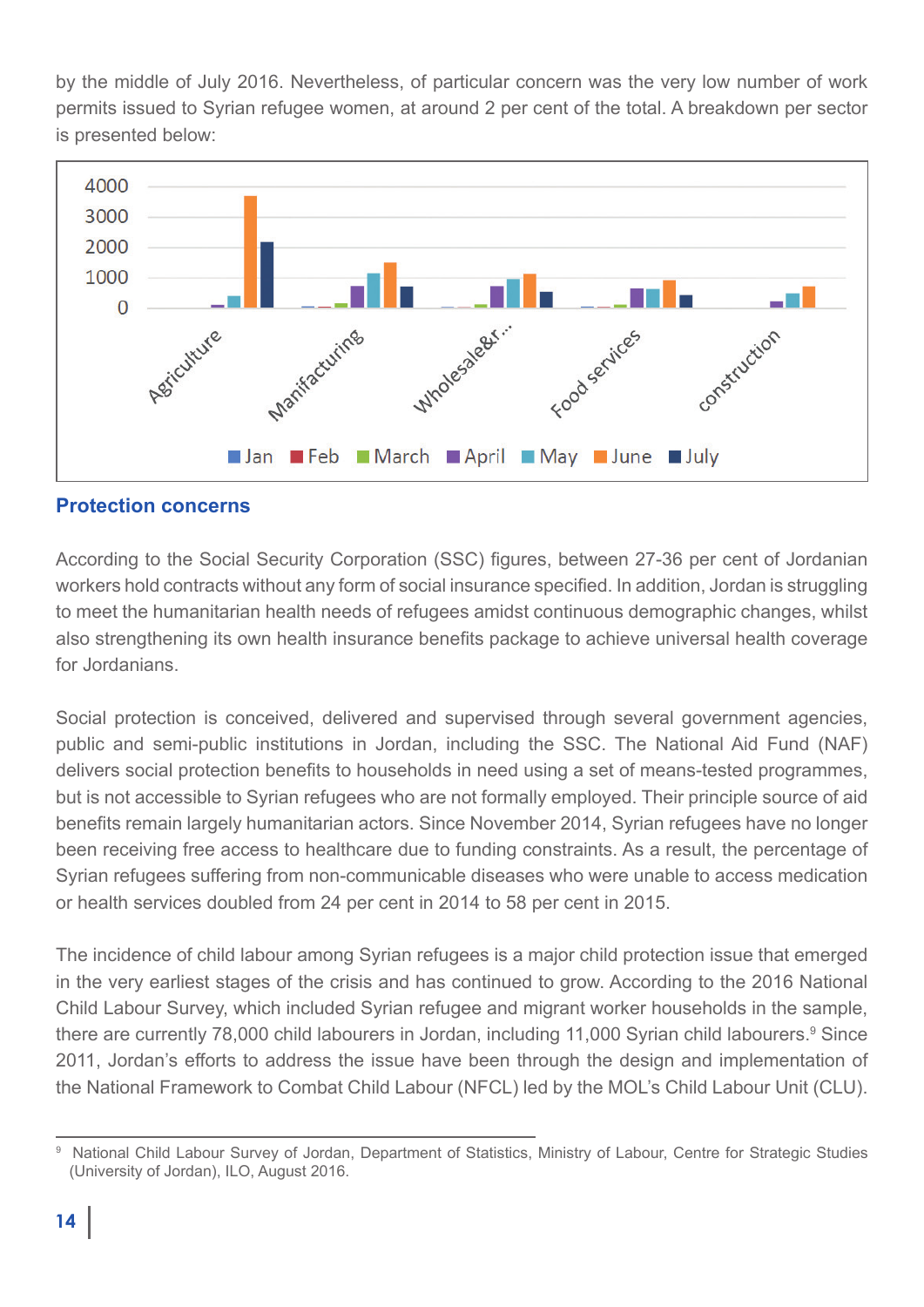In addition, a new Juvenile Law passed in 2014 identified child labourers as children in need of special protection, leading to the establishment of a CLU within the Ministry of Social Development (MOSD). Key challenges in addressing the issue among Syrian refugees include the high level of economic insecurity and difficulties in accessing decent work for parents, as well as ineffective linkages between humanitarian child protection referral mechanisms and the national child labour monitoring system.

### **The ILO response to date**

As part of the wider UN response to the Syrian refugee crisis in Jordan, the ILO initiated a series of pilot projects in 2013, working closely with local stakeholders in Mafraq and Irbid to support enhanced access to employment in host communities. Three interlinked projects focused on:

- supporting evidence-based policy development to ensure an employment-rich national response;
- combating the increasing incidence of child labour;
- enhancing access to employment opportunities and livelihoods for crisis-affected communities.

In these early stages, the ILO sought to enhance the limited knowledge base on Syrian refugees in the labour market. In collaboration with the Norwegian FAFO Institute for Applied International Studies, a study was conducted in 2015 on the impact of Syrian refugees on the Jordanian labour market, providing evidence-based policy recommendations to address challenges facing refugees and host communities in their search for work and livelihoods.10 In addition, two child labour assessments were carried out to determine the nature, pattern, distribution, dynamics and causes of child labour in the agricultural and urban informal sectors for Jordanians and Syrian refugees, suggesting policy options, including legislation and protective measures to tackle child labour. 11

Furthermore, the ILO supported local actors in Irbid and Mafraq in developing three-year local economic development (LED) plans, identifying key activities to boost business growth and employment. These plans have contributed to the community-based component of this ILO programme of support for the Jordan Compact.

To address the growing challenge of child labour among Syrian refugees, a series of capacity-building workshops were organised targeting local partners, and a new resource manual was developed on skills and livelihood training for older children. Further programme activities included developing child labour monitoring teams and a network of child support centres to respond to the needs of the children and their families in a holistic manner.

<sup>&</sup>lt;sup>10</sup> Impact of Syrian refugees on the Jordanian labour market, FAFO, ILO, 2015.

<sup>11</sup> Rapid assessment of child labour in the agricultural sector in Jordan, ILO, 2014; Rapid assessment of child labour in the urban informal sector in three governorates of Jordan (Amman, Mafraq and Irbid), ILO, 2014.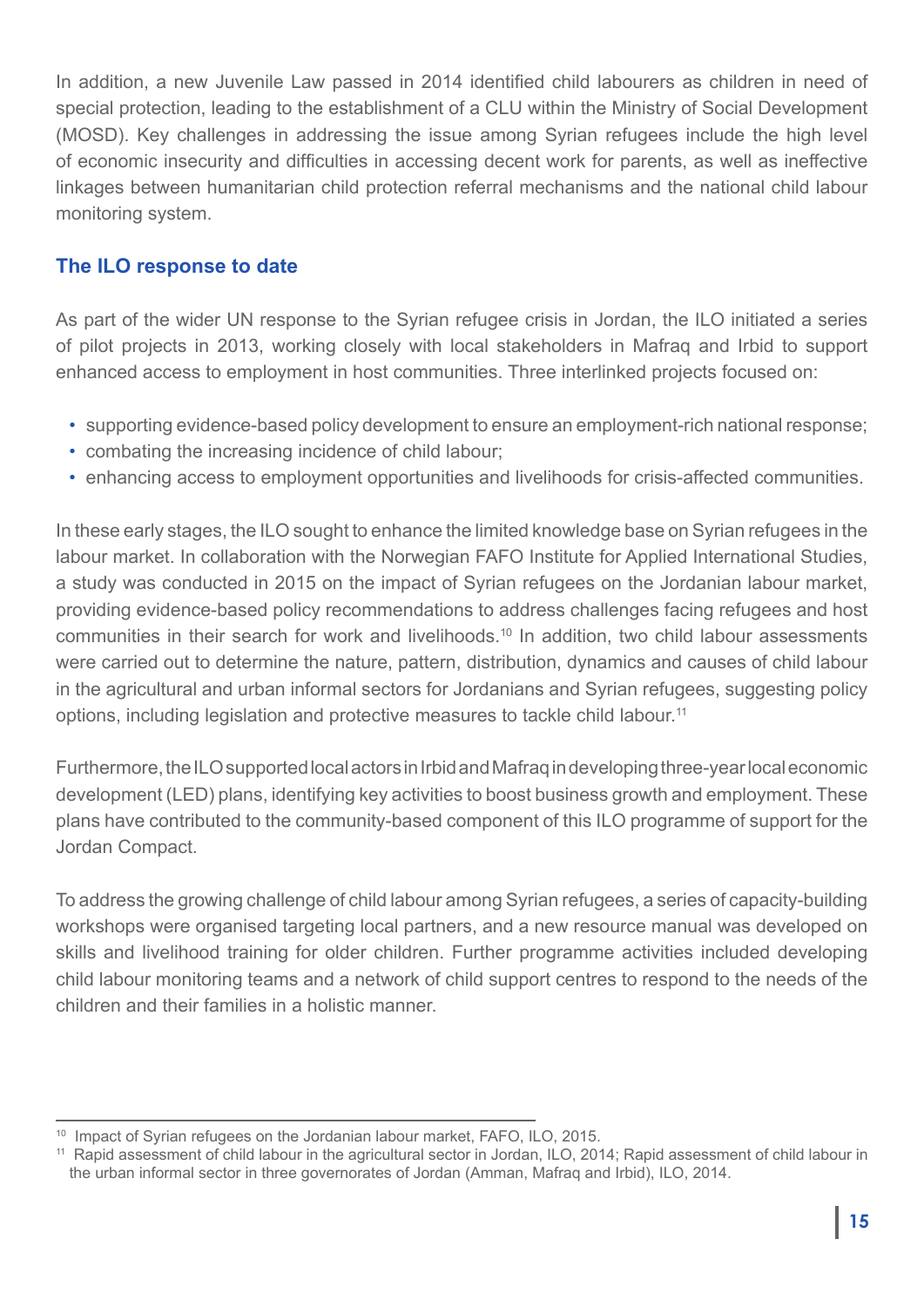In terms of improved access to employment and livelihood opportunities, the ILO carried out participatory value chain development (VCD) activities with local stakeholders in the agro-business sector with potential for expansion to other sectors, including renewable energies, tourism and solid waste management. Indeed, this potential is reaffirmed in this programme of support.

In addition, the ILO piloted an employment-intensive investment programme (EIIP) creating employment opportunities in affected host communities, mainly through the maintenance and upgrading of rural roads and water harvesting for vulnerable farms. Job creation in collaboration with cooperatives in Mafraq, including for the cultivation and production of medicinal plants in greenhouses, contributed to reducing social tensions in host communities. These activities also addressed the employability of women and men in crisis-hit communities by improving their skills and facilitating their transition to work, for example, through job matching, employment services and entrepreneurship development. The ILO also supported Syrian refugees in Za'atari Camp and host communities in Mafraq in accessing economic development and self-reliance opportunities, thereby reducing aid dependence and improving living conditions.

More recently, the ILO has launched a new EIIP endeavour in collaboration with German development bank KfW and the MOL, Ministry of Public Works and Housing (MOPWH) and Ministry of Agriculture (MOA) in Mafraq and Irbid. The programme focuses on construction and maintenance of schools and support to local farmers through improving agricultural feeder roads, water cisterns and terracing of slopes. The goal is to create or increase asset value in public, agricultural and environmental infrastructure.

The outcome of the February 2016 London conference has played a significant part in reinforcing the ILO's approach in addressing the labour market impacts of large movements of refugees in Jordan and beyond. In highlighting the humanitarian and development nexus in these movements, decent work has moved to front and centre of the sustainable response emphasising the need for the ILO to continue its efforts to bring the full force of its world of work mandate to bear, leveraging the broad base of its expert labour market technical support units.

The programme of support will increase and enhance regular and direct engagement with the refugee and host communities to ensure that action is more concretely linked to actual needs and expectations of these populations. Recognising the critical need of a stronger evidence base and more detailed knowledge on the impact of refugee movements on host country labour markets, the programme outcomes will be documented, analysed and shared with national and international actors. Knowledge and lessons learned will also inform broader efforts by the ILO on countries impacted by the Syrian and other refugee crises.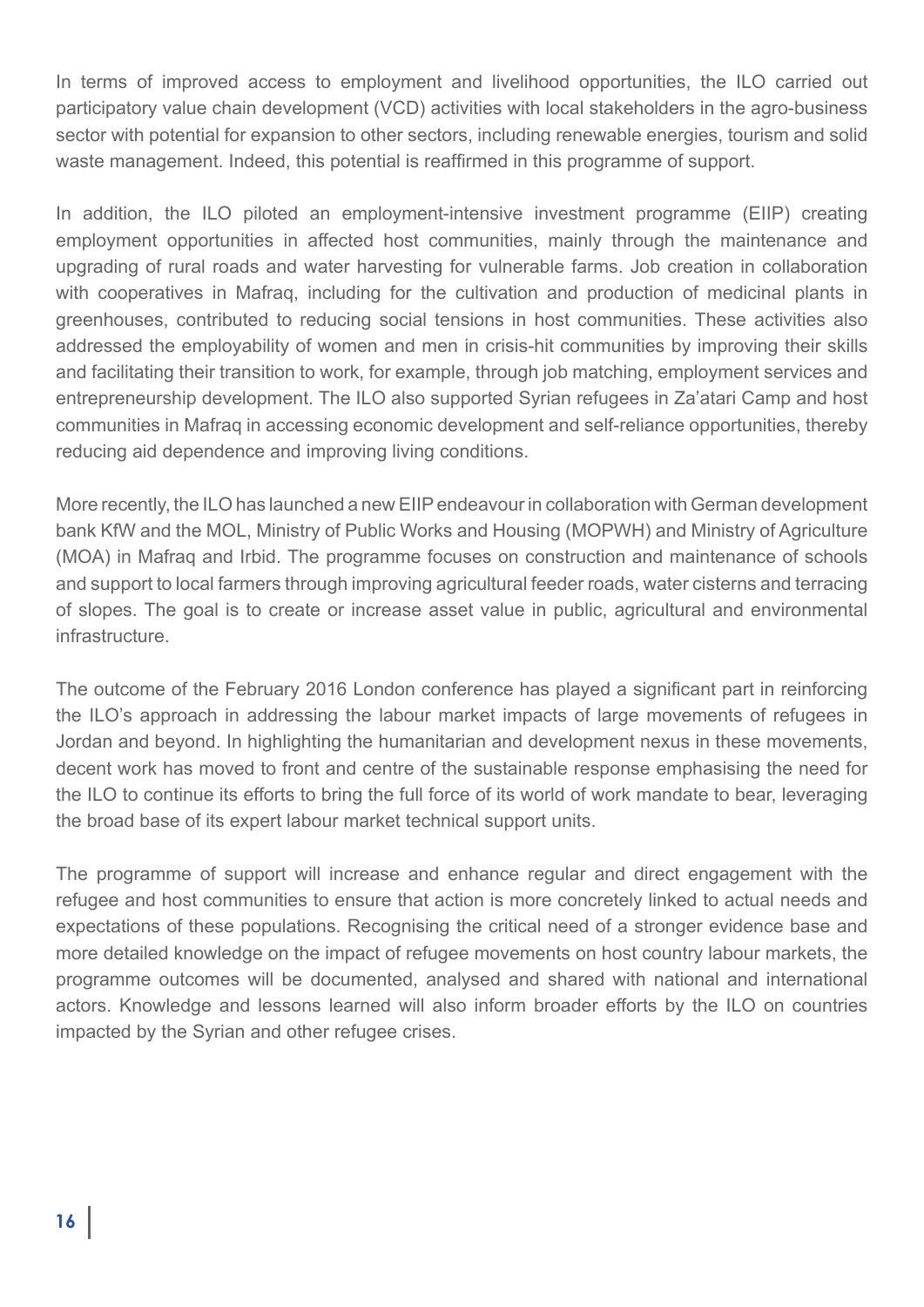#### **Key considerations**

In the course of its response activities to date, including the situational analysis carried out to inform the DWCP extension, the ILO has identified three key areas of action to be targeted by the programme of support and that link directly to the proposed strategic interventions:

#### **1) CURRENT LABOUR MARKET GOVERNANCE NEEDS TO BE STRENGTHENED TO ENSURE EFFECTIVE COMPLIANCE WITH DECENT WORK PRINCIPLES BY THE PRIVATE SECTOR.**

- Policies that underlie labour market regulation do not systematically rely on evidence.
- While initial research has identified underlying weaknesses and challenges within the labour market, more targeted research is required to better inform policy and decision making.
- Regulations are not applied consistently which can lead to widespread misunderstanding of requirements and highlights the importance of further strengthening of the labour inspectorate through capacity-building.
- Increased efforts are required to strengthen the capacity of social partners and promote the role of social dialogue. This would include enhancing the representation and organization of workers, including refugees, and ensuring improved representation of micro- and small enterprises in employers' organizations.
- There is a need for improved coordination of social protection benefits to reduce coverage gaps and avoid overlaps that reduce efficiency in social spending.
- Given the growing evidence of increasing numbers of working children, including refugees, it would be important to enhance rehabilitation services and address ineffective linkages between the humanitarian child protection referral mechanisms and the NFCL.

# **2) COMPANIES LACK SUFFICIENT CAPACITY AND AN ENABLING ENVIRONMENT TO BENEFIT FROM THE RELAXED EU "RULES OF ORIGIN" AND STIMULATE GROWTH AND JOB CREATION.**

- Private sector companies will need to upgrade work processes and quality assurance mechanisms to comply with EU quality standards.
- Syrian refugee and host community workers will need to upgrade their skills and obtain certification for new jobs created as a result of the relaxed "rules of origin".
- Private sector companies would benefit from the engagement of business organizations that can advocate for evidence-based improvements in the business environment.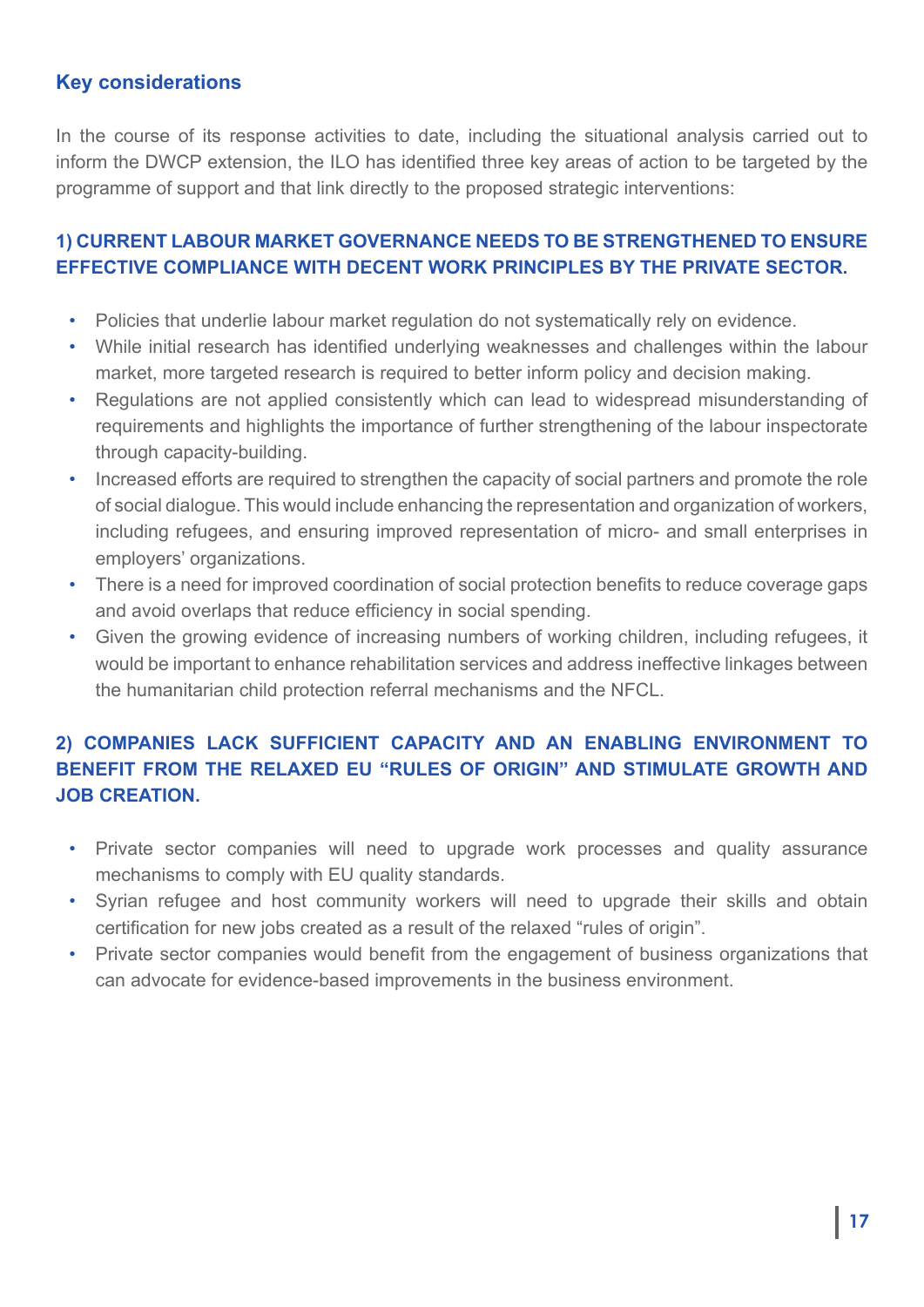#### **3) INCREASED EMPLOYMENT THROUGH THE RELAXED "RULES OF ORIGIN" WILL ONLY OCCUR OVER TIME, WHICH CREATES AN IMMEDIATE NEED FOR FORMAL JOB CREATION.**

- Current infrastructure work in construction, maintenance and rehabilitation carried out by various ministries and government departments offers significant employment intensive opportunities for refugees and host communities.
- The current sector-based approach of the MOL on issuing of work permits for Syrian refugees should expand.
- The efficiency of employment services and their outreach to refugees needs to be improved.
- The local employment strategies designed for Mafraq and Irbid need more resources to maximise their potential for job creation for refugees and host communities.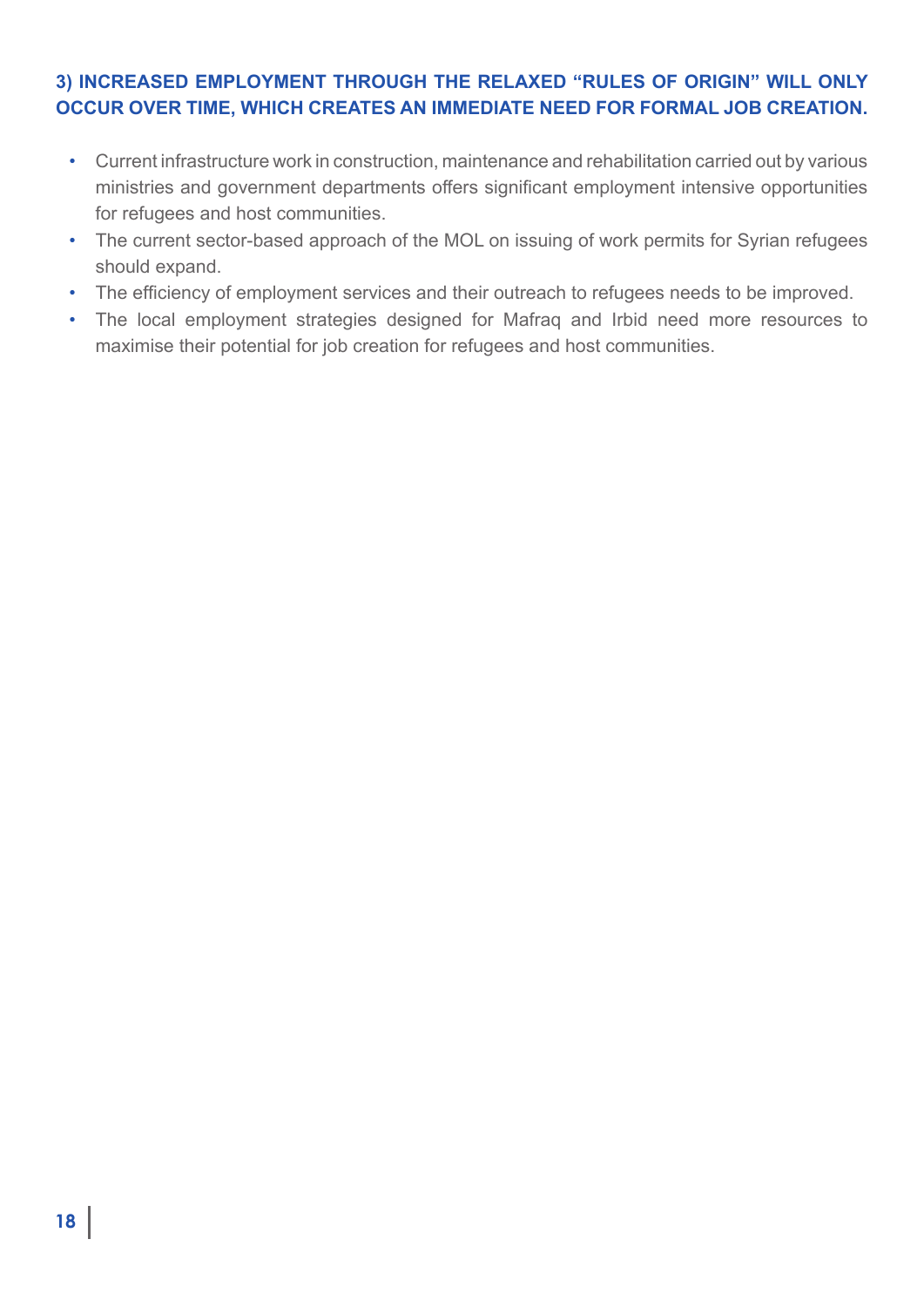#### **II. Core Components of the Programme of Support**

The five-year programme of support to the Jordan Compact (2017-2021) builds on previous and ongoing ILO activities in the country, as well as recent research and analysis. ILO principles, notably the application of fundamental principles and rights at work, international labour standards, social dialogue and partnership, gender equality, non-discrimination and equal treatment, underpin the specific means of action.

The proposed measures emphasize the importance of taking immediate steps to: (a) strengthen labour market governance, with a special focus on compliance programmes for the SEZs that will benefit from the new EU-Jordan trade agreement; (b) improve the capacity of the private sector to stimulate growth and job creation by strengthening the enabling business environment, company production processes and the competencies of refugee and host community workers; and, (c) improve the labour intensity of various infrastructure projects, and implement local economic development plans for immediate job creation.

#### **Development objective and strategic goals**

The programme is embedded in the following development objective:

### **TO CONTRIBUTE TO INCLUSIVE ECONOMIC GROWTH, SOCIAL JUSTICE AND STABILITY BY BUILDING A RESILIENT LABOUR MARKET UNDERPINNED BY DECENT WORK PRINCIPLES.**

The ILO programme is based on a Three Plus Three (3+3) approach, which involves three key policy goals accompanied by three cross-cutting actions. The three strategic goals of the programme are:

- 1. Strengthen labour market governance for improved compliance with decent work principles.
- 2. Support the development of an enabling environment to underpin improved private sector productivity and creation of decent work.
- 3. Support the immediate creation of decent jobs for Syrian refugees and Jordanians to ease current conditions.

<sup>&</sup>lt;sup>12</sup> Adopted in 1998, the ILO Declaration on Fundamental Principles and Rights at Work commits member States to respect and promote principles and rights in four categories, whether or not they have ratified the relevant Conventions. These categories are: freedom of association and the effective recognition of the right to collective bargaining, the elimination of forced or compulsory labour, the abolition of child labour and the elimination of discrimination in respect of employment and occupation. These rights are universal and apply to all people in all States, regardless of the level of economic development.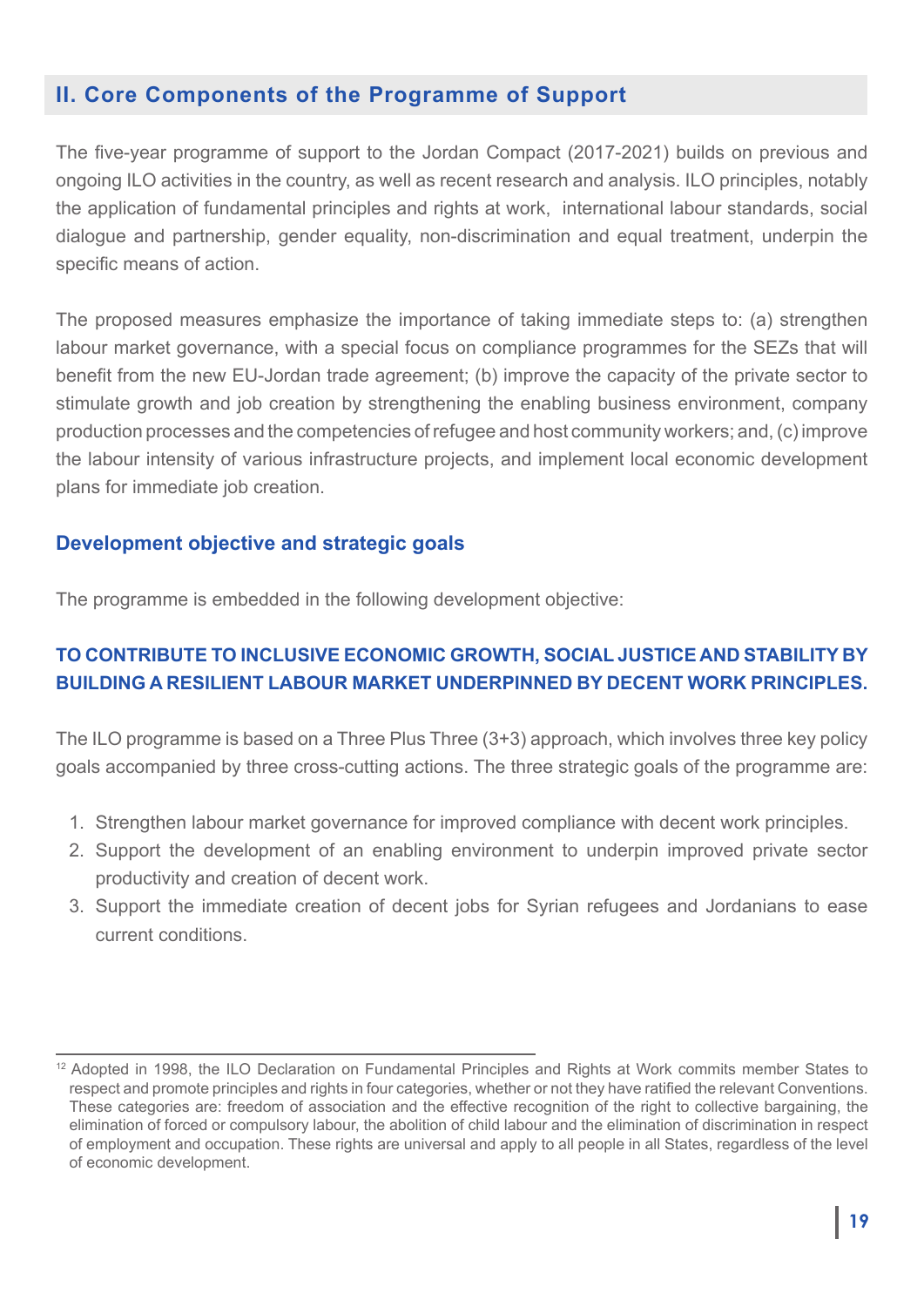#### **Outcomes and main activities**

The proposed activities have been devised with immediate actions rooted in a longer term perspective of inclusive economic growth. While activities aim at supporting the more immediate challenges related to the inclusion of Syrian refugees in the labour market, they also focus on addressing underlying weaknesses of the labour market, its segmentation, the large share of the informal economy and limitations on the scope and implementation of compliance systems and mechanism. The expected benefits of the strategy will extend beyond the inclusion of Syrian refugees in decent jobs, as the ILO programme intends to support the Jordan Compact to improve the resilience of the Jordan labour market as a whole. The outcomes and main activities of the programme are presented in table 1 below.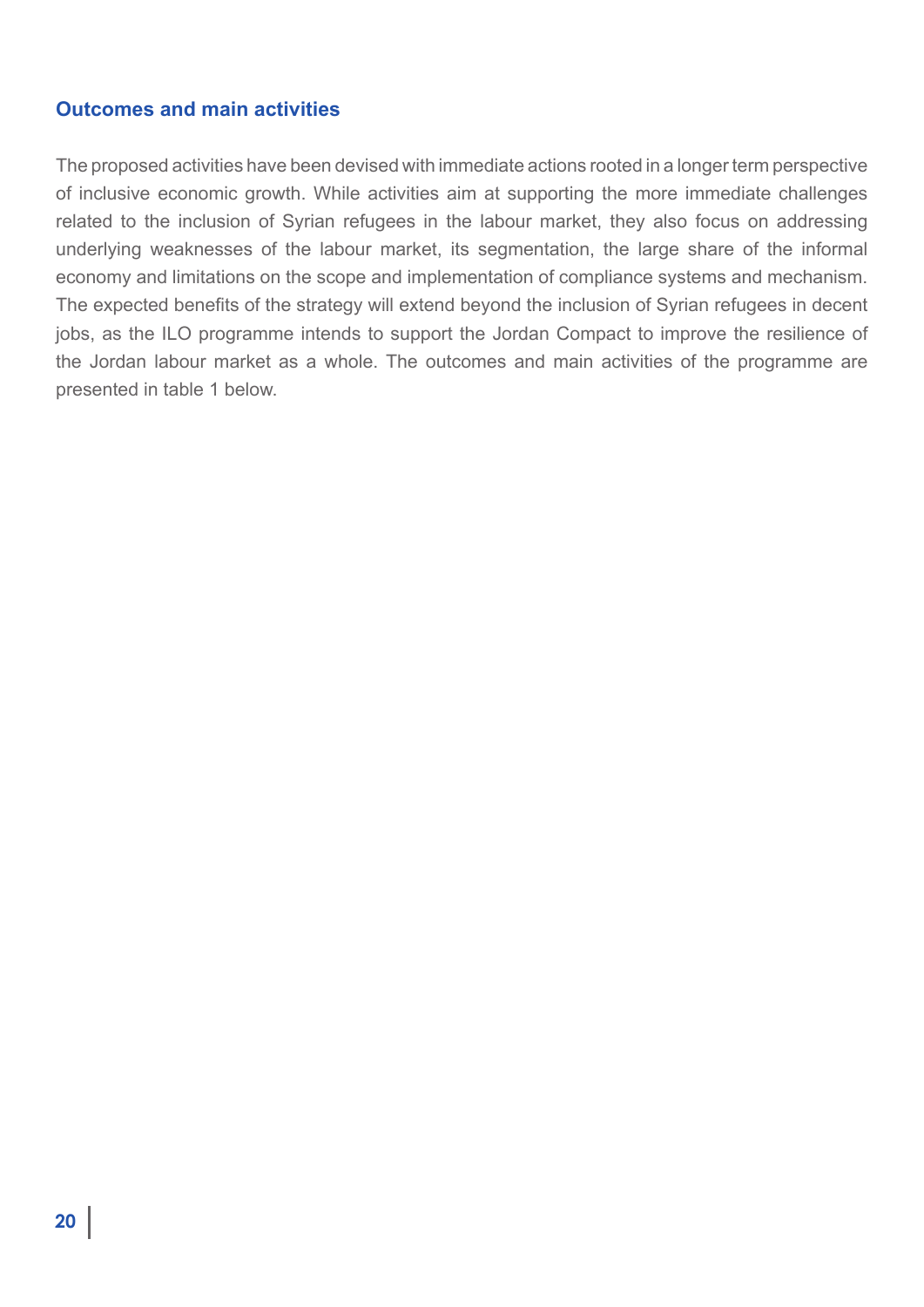**Table (1):** Outcomes and main activities of the ILO Programme of Support for the Jordan Compact

| <b>Strategic Pillars</b>                                                                                     | <b>Outcomes</b>                                                                                                   | <b>Main Activities</b>                                                                                                                                                                                                                                                                                                                                                                                                                                                                                                                                                                                                                |
|--------------------------------------------------------------------------------------------------------------|-------------------------------------------------------------------------------------------------------------------|---------------------------------------------------------------------------------------------------------------------------------------------------------------------------------------------------------------------------------------------------------------------------------------------------------------------------------------------------------------------------------------------------------------------------------------------------------------------------------------------------------------------------------------------------------------------------------------------------------------------------------------|
| 1.Strengthen<br>labour market<br>governance<br>for improved<br>compliance with<br>decent work<br>principles. | 1.1 Strengthened<br>evidence-base for more<br>effective regulatory<br>frameworks for labour<br>market governance. | 1.1.1 Establish a labour market observatory in the MOL as<br>a clearing house of existing data and to conduct additional<br>qualitative research.<br>1.1.2 Provide technical assistance to enhance the scope<br>of the regular labour force survey to cover refugee<br>households.<br>1.1.3 Undertake mapping and feasibility studies for the<br>gradual integration of refugees into the social protection<br>floor.<br>1.1.4 Design, produce and disseminate awareness-raising<br>materials related to the labour market regulatory framework<br>for refugees, employers and Jordanians.                                            |
|                                                                                                              | 1.2 Key changes in legal<br>and policy frameworks<br>are informed by social<br>dialogue.                          | 1.2.1 Implement capacity building for employers'<br>organizations and trade unions on issues related to Syrian<br>refugees, their inclusion in the labour market and non-<br>discrimination and equality of treatment.<br>1.2.2 Develop knowledge products and implement<br>capacity-building for the national tripartite committee to<br>enable the facilitation of consultation sessions on work<br>permit regulations, revision of the labour code and the<br>transition from the informal to the formal economy.<br>1.2.3 Facilitate an evidence-based process for setting the<br>minimum wage.                                   |
|                                                                                                              | 1.4 Improved compliance<br>with decent work<br>principles in the informal<br>economy.                             | <b>1.4.1</b> Undertake compliance assessments to identify<br>potential systems and shortcomings in at least three<br>sectors of the informal economy.<br>1.4.2 Implement capacity-building programmes for<br>labour inspectors and social partners for sector-specific<br>framework of interventions in the informal economy.                                                                                                                                                                                                                                                                                                         |
|                                                                                                              | <b>1.5</b> Child labourers and<br>forced labourers are<br>identified, withdrawn and<br>rehabilitated.             | 1.5.1 Strengthen the capacity of actors responsible for<br>implementing the NFCL to identify and withdraw Syrian<br>refugee and Jordanian child labourers.<br>1.5.2 Partner with service providers, including those<br>delivering services as part of humanitarian assistance to<br>Syrian refugees, to expand the range and scope of their<br>rehabilitation services to child labourers.<br>1.5.3 Strengthen the capacity of anti-trafficking units<br>in relevant ministries and of relevant civil society<br>organizations to identify, withdraw and rehabilitate victims<br>of trafficking and increase successful prosecutions. |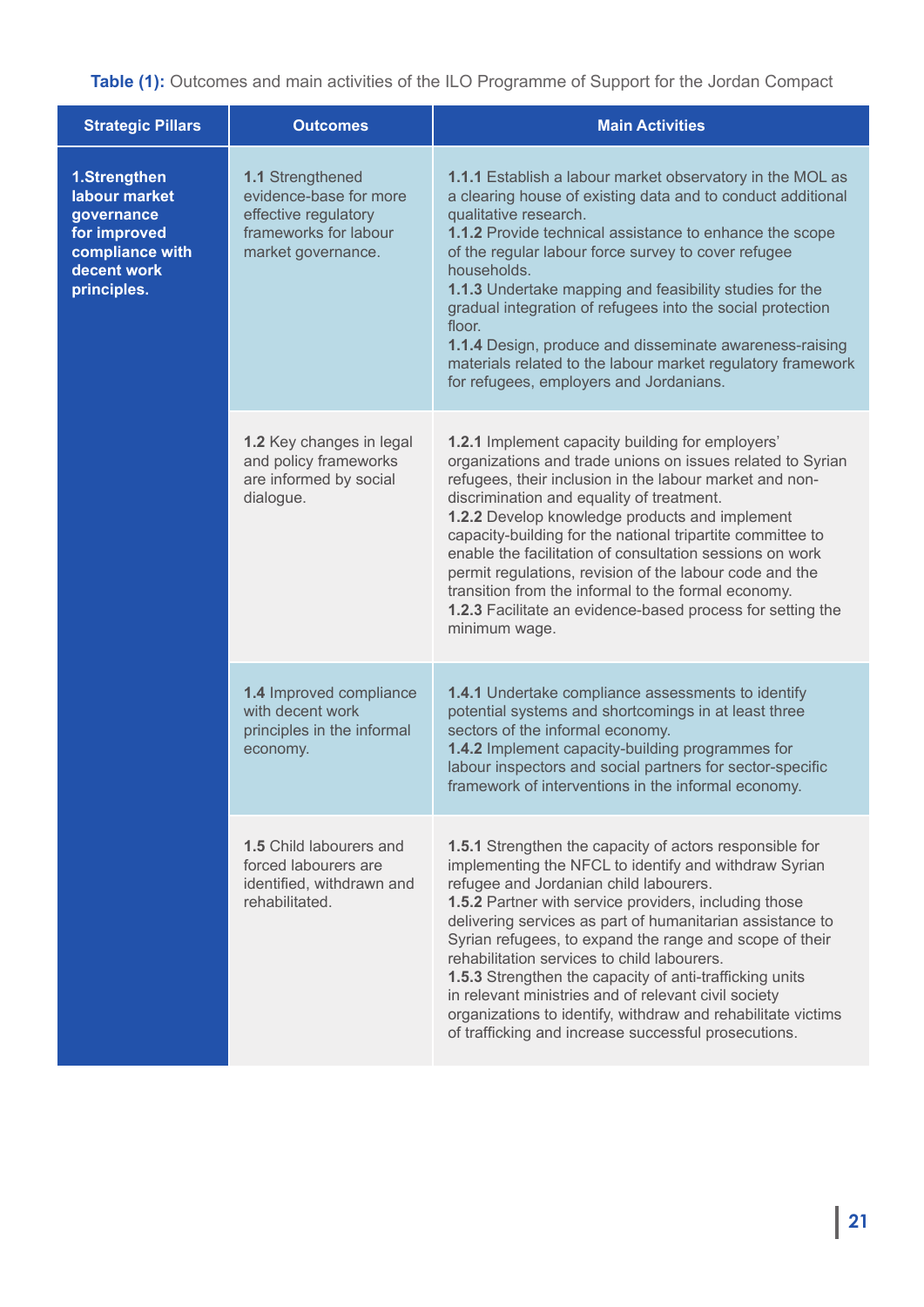| <b>Strategic Pillars</b>                                                                                                                                        | <b>Outcomes</b>                                                                                                                                                                                | <b>Main Activities</b>                                                                                                                                                                                                                                                                                                                                                                                                                                                                                               |
|-----------------------------------------------------------------------------------------------------------------------------------------------------------------|------------------------------------------------------------------------------------------------------------------------------------------------------------------------------------------------|----------------------------------------------------------------------------------------------------------------------------------------------------------------------------------------------------------------------------------------------------------------------------------------------------------------------------------------------------------------------------------------------------------------------------------------------------------------------------------------------------------------------|
| 2. Support the<br>development<br>of an enabling<br>environment to<br>underpin improved<br>private sector<br>productivity and<br>the creation of<br>decent work. | 2.1 Sector-level plans<br>are developed and<br>adopted to tackle internal<br>and external challenges<br>to access the EU market.                                                               | 2.1.1 Conduct at least 6 sector-based assessments to<br>identify external and internal challenges facing businesses<br>that could benefit from relaxed rules of origin.<br>2.1.2 Carry out needs assessments of relevant sector-level<br>organizations to assist in the development of capacity-<br>building programmes.<br>2.1.3 Support sector-level organizations to adopt plans<br>for tackling these challenges through capacity-building,<br>mobilising partnerships with other key actors, such as the<br>EU. |
|                                                                                                                                                                 | 2.2 Availability of<br>competent and<br>productive Jordanian and<br>Syrian refugee workers<br>is increased for targeted<br>occupations related to<br>the revised EU-Jordan<br>trade agreement. | 2.2.1 In collaboration with the private sector, tripartite<br>partners and TVET service providers, design and<br>implement short-term training programmes for Syrian<br>refugees and Jordanians with on-the job components in<br>targeted occupations.<br>2.2.2 Establish "Recognition of Prior Learning" services for<br>Syrian refugees and Jordanians working in the informal<br>economy.                                                                                                                         |
|                                                                                                                                                                 | 2.3 Targeted companies<br>have improved work<br>environments in place<br>in line with EU quality<br>standards.                                                                                 | 2.3.1 Provide training and in-company coaching for<br>companies in the targeted sectors for improved compliance<br>to EU quality standards in the workplace.<br>2.3.2 Provide training to HR units in companies for better<br>management of the competencies and talents available.<br>2.3.3 Provide "Work Improvement in Small Enterprises"<br>and similar ILO training for sub-contracted MSMEs in the<br>value chains related to exports to the EU.                                                               |
|                                                                                                                                                                 | <b>2.4 The business</b><br>enabling environment is<br>enhanced and supports<br>the capacities of<br>companies to export and<br>create decent work.                                             | <b>2.4.1</b> Based on the needs assessments carried out in<br>2.1.2, strengthen the capacity of sector-level organizations<br>to organize evidence-based advocacy campaigns to<br>promote improvements to the business environment that<br>would underpin enhanced exports and creation of decent<br>work.<br>2.4.2 In collaboration with other partners, including the EU,<br>support efforts to promote Jordan among foreign investors<br>and buyers.                                                              |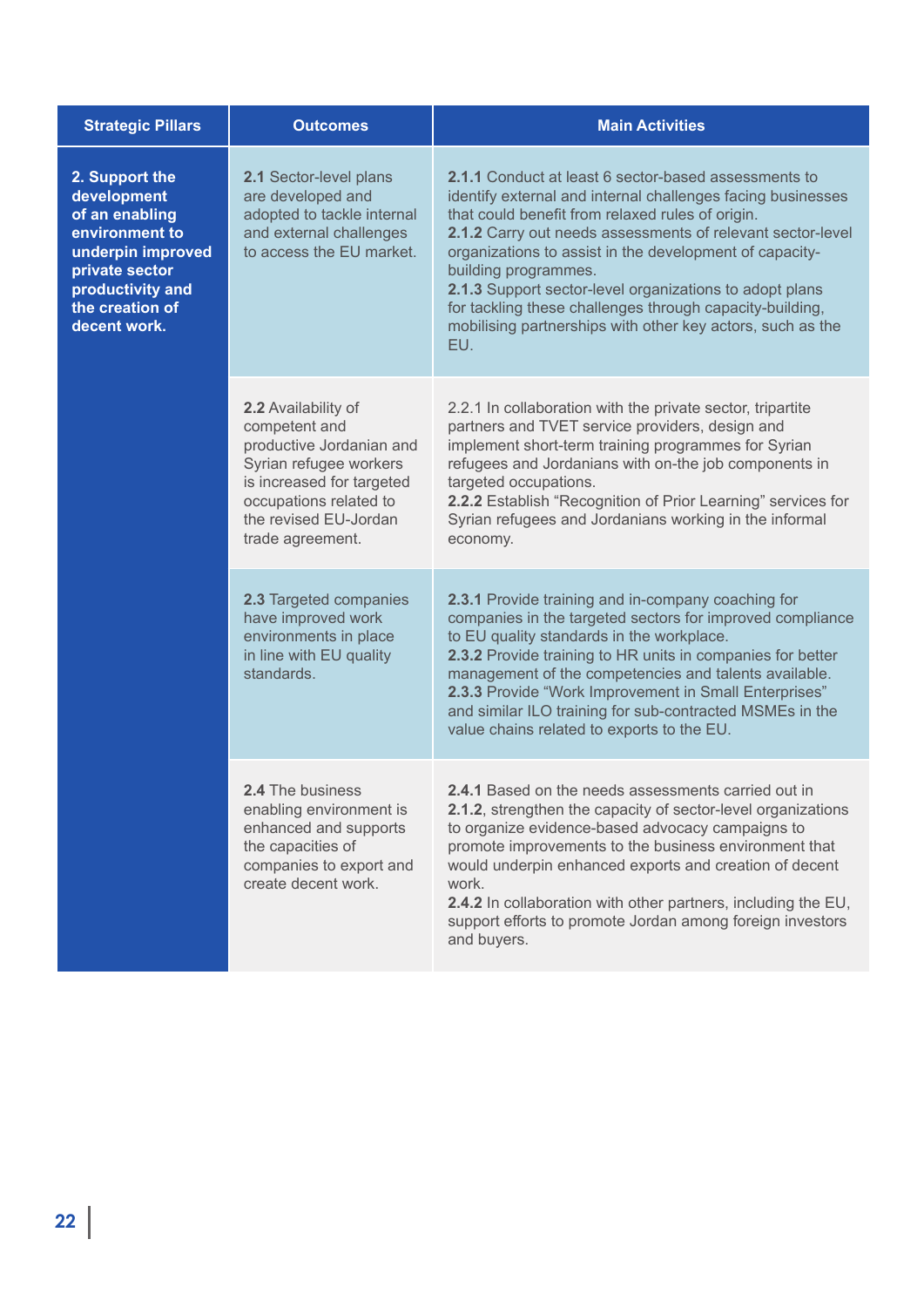| <b>Strategic Pillars</b>                                                                                                                 | <b>Outcomes</b>                                                                                                                      | <b>Main Activities</b>                                                                                                                                                                                                                                                                                                                                                                                                                                                                                                           |
|------------------------------------------------------------------------------------------------------------------------------------------|--------------------------------------------------------------------------------------------------------------------------------------|----------------------------------------------------------------------------------------------------------------------------------------------------------------------------------------------------------------------------------------------------------------------------------------------------------------------------------------------------------------------------------------------------------------------------------------------------------------------------------------------------------------------------------|
| 3. Support the<br>immediate creation<br>of decent jobs for<br><b>Syrian refugees</b><br>and Jordanians<br>to ease current<br>conditions. | 3.1 The employment<br>intensity of infrastructure<br>programmes is<br>increased.                                                     | 3.1.1 Provide technical assistance to relevant line<br>ministries to increase the number of workdays for Syrian<br>refugees and Jordanians in infrastructure programmes.<br>3.1.2 After demonstration projects, facilitate high-level<br>consultations for employment intensive approaches to<br>be mainstreamed in the tendering processes of these<br>ministries.                                                                                                                                                              |
|                                                                                                                                          | 3.2 Issuing of work<br>permits and the<br>placement of Syrian<br>refugees and Jordanians<br>in formal employment is<br>facilitated.  | 3.2.1 Support sector-based organizations to act as focal<br>points for the issuing of work permits.<br>3.2.2 Strengthen the quality and the outreach of<br>employment services for Syrian refugees and Jordanians.                                                                                                                                                                                                                                                                                                               |
|                                                                                                                                          | 3.3 Local economic<br>development initiatives<br>in targeted governorates<br>generate decent jobs<br>and promote social<br>cohesion. | 3.3.1 Undertake value chain analysis in targeted sectors<br>identified under the LED strategies adopted in Irbid and<br>Mafraq and implement their recommendations for job<br>creation.<br>3.3.2 Institutionalise and empower the LED committees to<br>implement the LED strategies for accelerating job rich and<br>inclusive economic growth within an enabling environment.<br>3.3.3 Support Syrian-Jordanian joint ventures with financial<br>and technical assistance, including cooperative enterprises<br>where relevant. |

#### **Cross-cutting actions**

I. Strengthening the capacity of government, social partners and other relevant actors for tripartite and social dialogue and partnership

 All programme components require strong tripartite and social dialogue and partnership especially in developing, implementing and monitoring effective policies.

- II. Supporting evidence-based policy-making and implementation Data collection, evidence-based analysis and effective dissemination will be undertaken and inform all policy interventions along the three pillars.
- III. Enhance advocacy, awareness-raising and education A systematic and continued approach to advocacy, awareness-raising and education among all actors and partners, including Syrian refugees, is essential.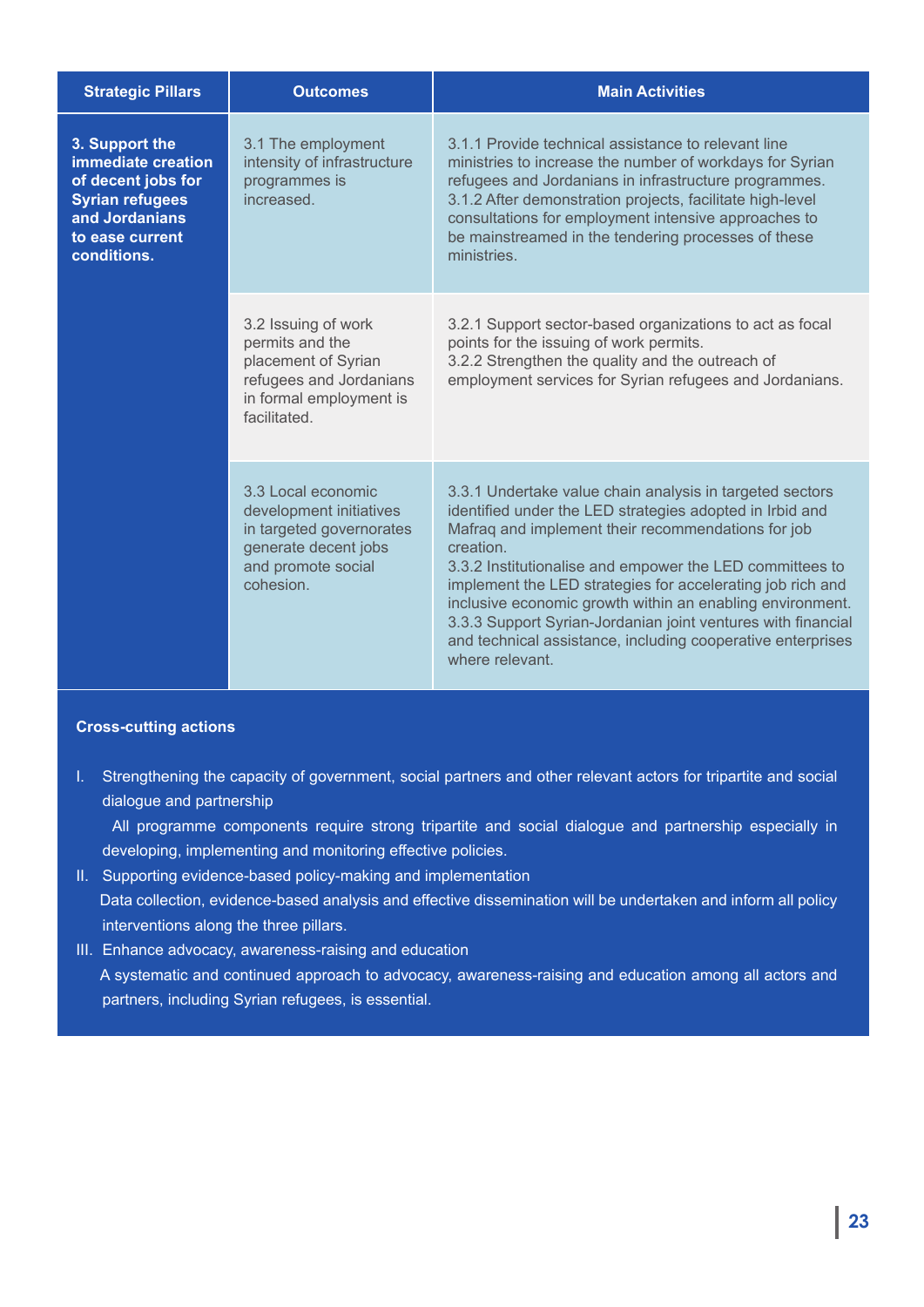### **III. Strategy**

The programme proposes a broad range of interventions that seek to address the increasingly urgent needs of Syrian refugees and host communities, while supporting the government, social partners and other national and international stakeholders at all levels in developing and implementing policy. It is anticipated that some elements of the programme will get under way very quickly, building on ILO and other interventions to date. Others are more dependent on external factors and actors, for example the eventual impact of the revised EU-Jordan trade agreement, the relaxation of the rules of origin, and the future level of domestic and foreign investment. Early pilot projects on local economic development activities will focus on the importance of bringing jobs to where vulnerable populations are located. This component will also support the development of skilled, competent and productive labour supply for the medium-term strategy linked to the opening of new opportunities in the SEZs. These two parallel tracks of intervention will be fully integrated and mutually supportive.

The activities are presented in the form of outputs, and the sequencing and list of priorities will be established in collaboration with national and international partners; these priorities may have to be adjusted in real time depending on how the enabling environment evolves.

#### **STRATEGIC PILLAR 1: STRENGTHEN LABOUR MARKET GOVERNANCE FOR IMPROVED COMPLIANCE WITH DECENT WORK PRINCIPLES.**

#### *Outcome 1.1: Improved evidence-base for more effective regulatory frameworks for labour market governance.*

This component involves making evidence-based recommendations for the strengthening of the regulatory framework to reflect the realities of the labour market and decent work principles. With the support of the ILO, a labour market observatory will be established within the MOL and act as a clearing house of data already available from the Department of Statistics (DOS), other national institutions and international organizations. The "DevInfo Portal" being developed by the MOL will be updated and constantly improved with technical assistance from the ILO. Information will be made available to all national and international actors through this portal to ensure transparency, accountability and swift remedial action. Additional qualitative research will be identified and undertaken by the observatory to complement quantitative data.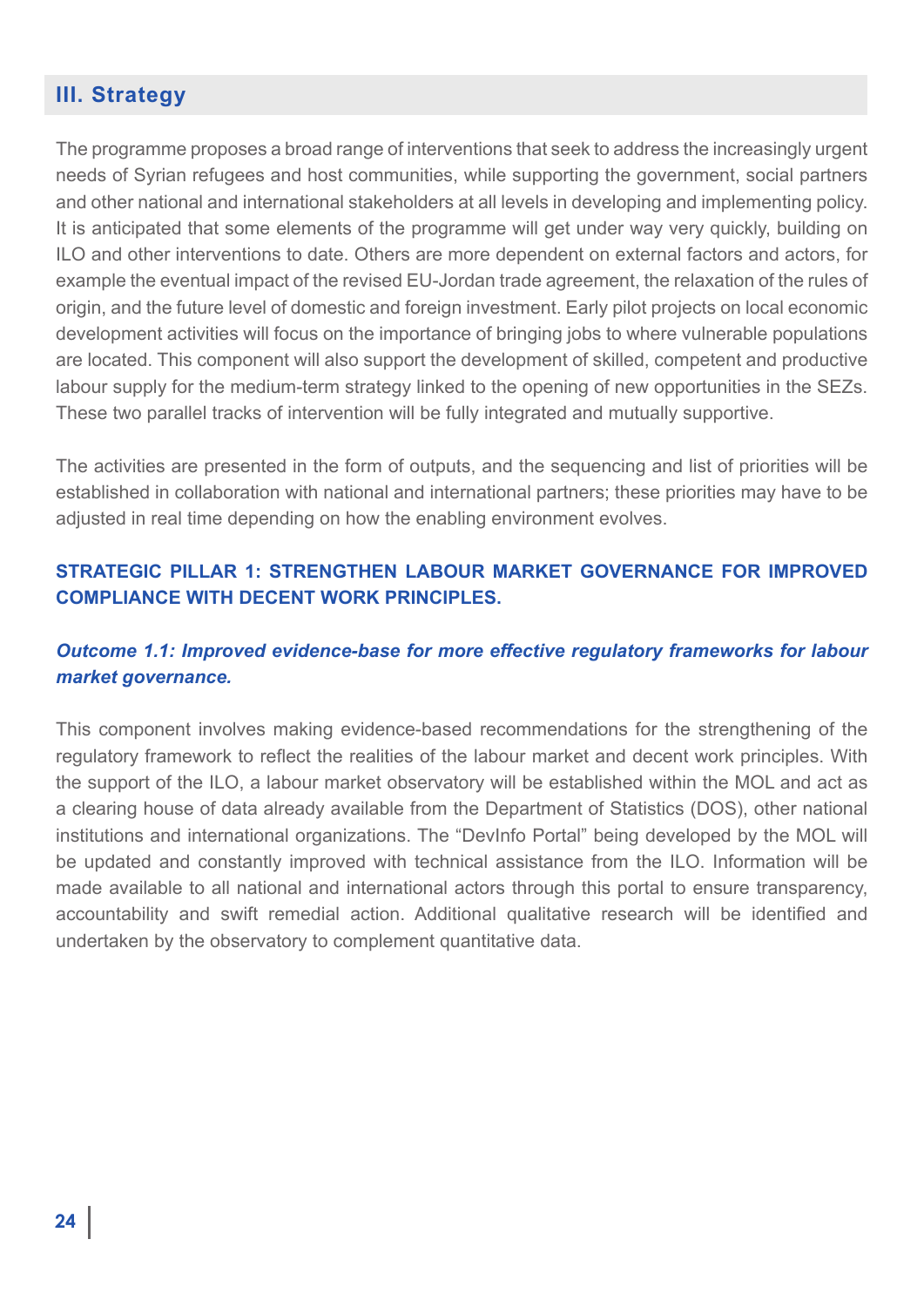A procedure will be put in place to facilitate communications between the MOL and other institutions and organizations and the observatory on research-related issues and benefit from evidence-based responses in a timely manner, either from existing data and analysis or through new research activities. The observatory will undertake research in a number of relevant areas, including for example:

- knowledge, attitudes and behaviour surveys of key groups, including refugees, host communities and employers, regarding needs and expectations to facilitate access to the labour market;
- sector specific assessments for improving the issuance of work permits;
- labour supply surveys to analyse wages and working conditions to support the inclusion of Syrian refugees and Jordanians in specific occupations and sectors;
- continuous assessments to monitor Syrian refugees' specific contributions to the state and the economy;
- impact of regulatory changes on employment levels and working conditions of Jordanians and Syrian refugees.

The Ministry of Planning and International Cooperation (MOPIC) requested ILO technical assistance to improve the labour force survey with a revised sample frame updated from the latest sample, and an additional component focusing on migrants and Syrian refugees. The work is currently being undertaken.

Additional research will be undertaken to map out the benefits Syrian refugees receive from various humanitarian aid institutions to feed into a consultation on improved coordination of these benefits and the establishment of a possible link to the Jordanian Social Protection Floor. Evidencebased discussions will also be arranged with the SSC on the possible development of portability arrangements of refugee worker benefits in the eventuality of resettlement or alternative labour mobility programmes. In addition, discussions may anticipate a future bilateral arrangement with Syria once return becomes possible.

Information materials on the regulatory framework and relevance for different groups, such as employers, Syrian refugees and Jordanians, will be developed jointly with the MOL. These will be disseminated widely through a range of communications methods, including SMS, social media, regular briefings to sector-level organizations and town hall meetings organized in collaboration with UNHCR. Reference materials will also be prepared for labour inspectors and local labour directorates to clarify existing regulations. Regular feedback meetings will be organized with labour inspectors to identify aspects of regulations that need further clarification.

### *Outcome 1.2: Key changes in legal and policy frameworks are informed by social dialogue.*

Capacity-building will be provided to the General Federation of the Jordan Trade Unions (GFJTU) and the Jordan Chamber of Industry (JCI) about all aspects relating to the inclusion of Syrian refugees in the labour market. In addition, the national tripartite committee will benefit from support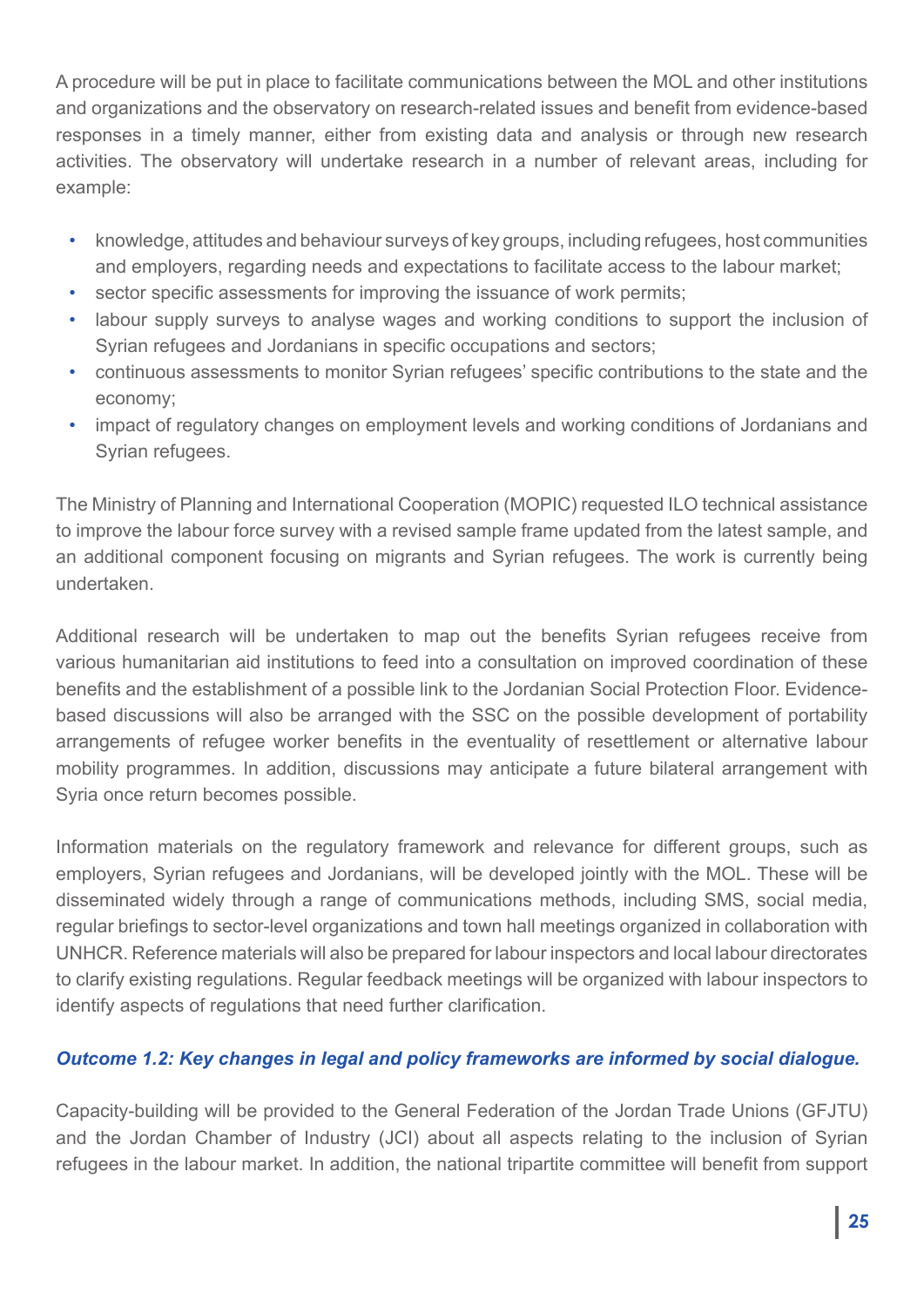through capacity-building and information to facilitate work sessions relating to: (a) revision of policies on closed occupations, sector quotas and work permit limitations by company; (b) revision of the labour code and related regulations, in particular in relation to freedom of association and nondiscrimination; (c) implementation of the National Framework on Transition to Formality.

### *Outcome 1.3: Improved compliance with decent work principles in the SEZs through an expansion of the Better Work programme.*

The ILO's Better Work Jordan (BWJ) programme will develop a specific support and implementation strategy on labour market governance and compliance with labour law and labour standards in the identified SEZs in collaboration with the ILO's Labour Administration Department (LABADMIN). The strategy will focus on job creation across a range of identified sectors, including the garment sector, benefiting both Jordanians and Syrian refugees and reinforcing compliance with labour law and international labour standards as a key element in processes relating to the relaxation of the "rules of origin".

An assessment of the identified sectors that may trade under the revised "rules of origin" will be carried out in the second part of 2016 for further discussions with national and international partners ahead of the development of an implementation strategy. Better Work (BW) aims at monitoring compliance with national and international labour standards at the enterprise level and assisting garment factories to effectively remediate non-compliance issues. The range of services include:

- assessments of participating factories' compliance with labour law, international core labour standards and the industry-wide collective bargaining agreement;
- development in collaboration with factories action plans and periodic progress reports;
- advisory and training services to build the capability of factories to improve and maintain compliance;
- supporting the establishment of effective worker-management committees to drive sustainable improvement of working conditions.

Based on the results of 2016 assessment on sectors that may export to the EU market, it will be determined to what extent regular BW services will be maintained and/or modified for these sectors. Significant differences are anticipated in the value chains of the products that will benefit from the relaxed rules of origin. Differences will also exist in the capacity of social partners at sector level to represent the interests of their members and enter dialogue on collective bargaining agreements.

Therefore, as part of the assessment, BWJ will determine the reporting lines for non-compliance results and how the related trade or other incentives are harnessed to encourage continuous improvement. This will require further discussion with key actors, including the MOL, European Commission and industry partners themselves. The assessment will also seek to establish more detailed information on companies likely to enter the SEZs to determine which BW advisory and training services may be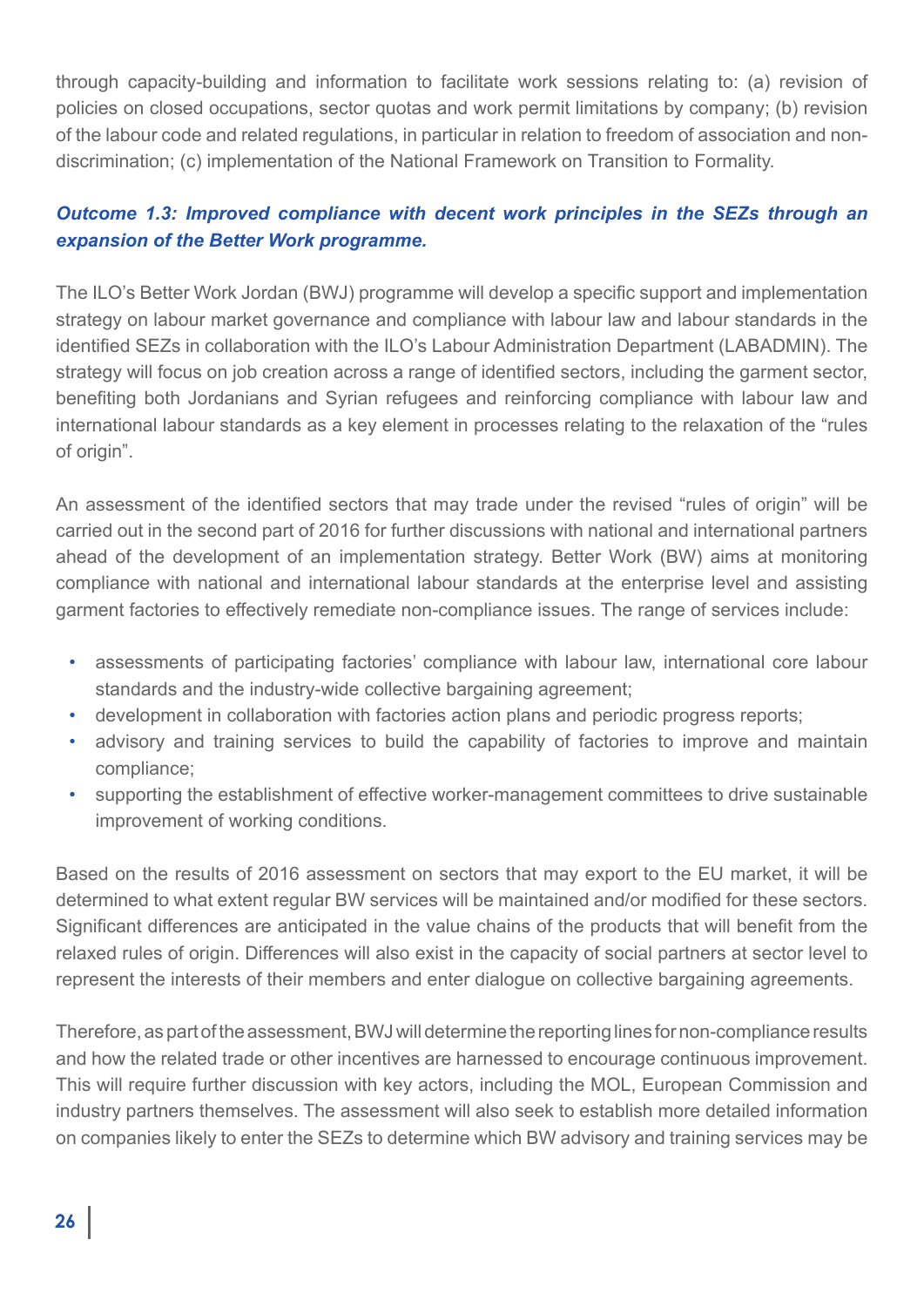effective in supporting them to improve working conditions. Different compliance issues and business models will determine adaptation of the approach. The assessment will provide the substance and groundwork for the elaboration of an implementation plan and timeframe to be agreed with key national and international stakeholders.

BW and LABADMIN will use the opportunity of the assessment exercise to explore how the capacities of the MOL, particularly the labour inspectorate, and industry stakeholders can be enhanced to contribute to stronger compliance in a sustainable manner. This would include looking beyond the SEZ facilities to the eventual Phase II of the EU-Jordan trade agreement across the national economy, identifying potential monitoring and capacities of other stakeholders along the compliance chain. This extension process will be discussed in more detail at an appropriate time with national and international stakeholders.

#### *Outcome 1.4: Improved compliance with decent work principles in the informal economy.*

With the support of LABADMIN and other relevant ILO technical services, labour law compliance assessments will be carried out in at least three relevant sectors in the informal economy to identify gaps and weaknesses in compliance systems and potential groups that can support monitoring, such as labour inspectors, trade union officials, municipal business licence inspectors, occupational safety and health (OSH) inspectors, MOPWH supervisors, agricultural extension officers, civil society and community-based organisations. The assessments will examine systems, structures, human and financial resources of these different actors to be able to fulfil compliance and monitoring functions effectively.

On the basis of the above, capacity-building and systems strengthening activities, including supervisory and reporting mechanisms, will be developed for different groups. These will aim at creating a more comprehensive and integrated system for compliance, monitoring and data collection and sharing in the informal economy to improve protection of Syrian refugee and Jordanian workers. Activities in the informal economy will further inform efforts to pursue the policy to regularise informal economy employment, working closely with employers and other relevant actors.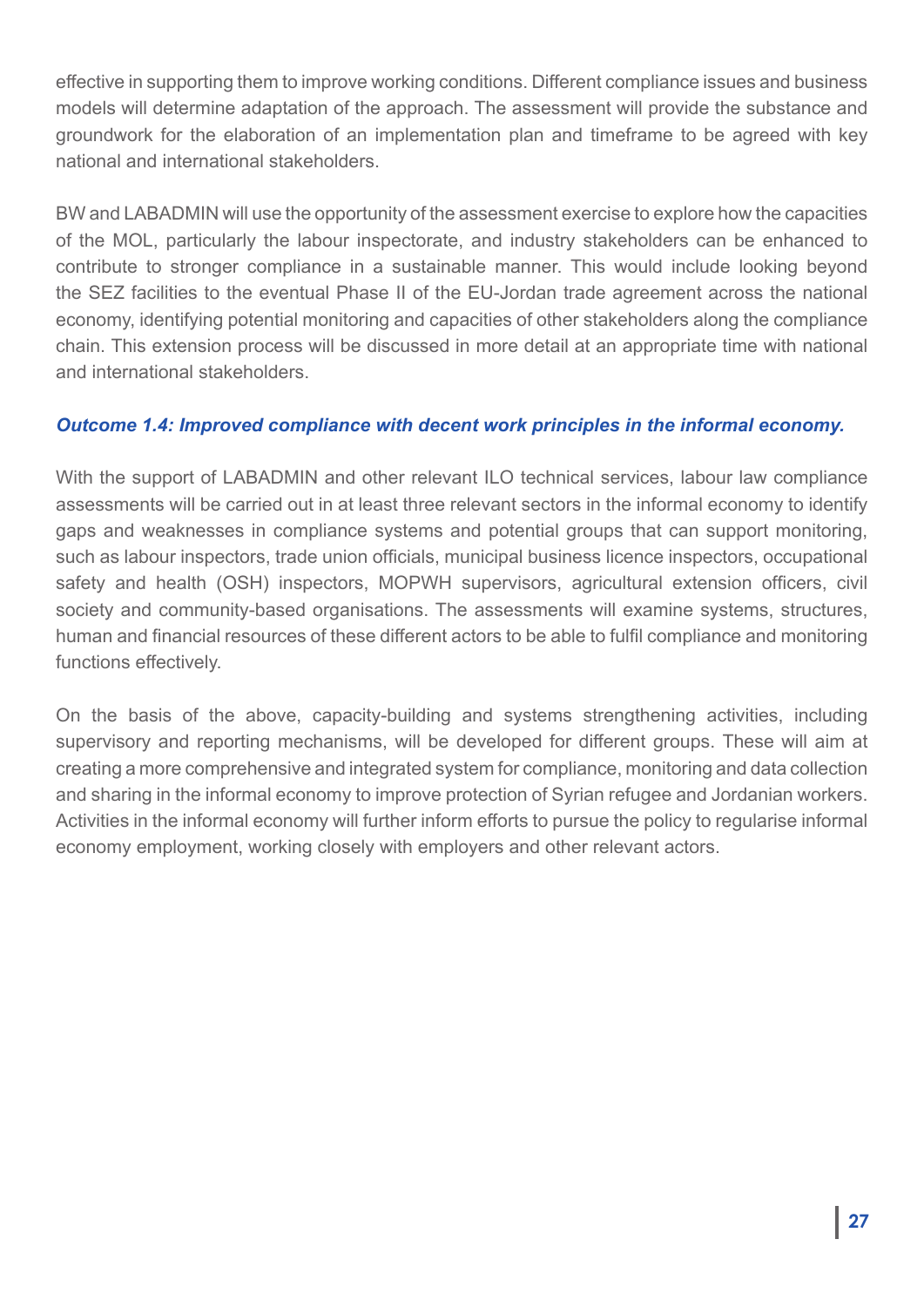#### *Outcome 1.5: Child labourers and forced labourers are identified, withdrawn and rehabilitated.*

The ILO has been supporting the elimination of child labour by building the capacity of national actors responsible for the implementation of the NFCL, improving the evidence base of the incidence of child labour and linking the NFCL to humanitarian service providers to address Syrian refugee child labour. In order to strengthen these efforts, further support will be provided to the relevant national actors, in particular the MOL, Ministry of Education (MOE) and MOSD, to set specific numerical targets of children to be identified, withdrawn and rehabilitated. The programme will also support some rehabilitation services, either directly or by partnering with service providers, including those involved in humanitarian assistance.

The 2015 US Department of State Trafficking in Persons report<sup>13</sup> indicates growing evidence of trafficking and forced labour of Syrian refugees. While the legislative framework to address trafficking and forced labour is well established in Joran, administrative capacities and enforcement mechanisms, particularly in the informal and agricultural sectors, remain weak. Therefore, the programme will strengthen capacities to identify and investigate suspected cases and reinforce prosecution, protection and prevention measures to enforce strong deterrents and provide appropriate support to victims. This support will not only target the Anti-Trafficking Units of the MOL and MOI, but also civil society organizations addressing the issue.

# **STRATEGIC PILLAR 2: SUPPORT THE DEVELOPMENT OF AN ENABLING ENVIRONMENT TO UNDERPIN IMPROVED PRIVATE SECTOR PRODUCTIVITY AND THE CREATION OF DECENT WORK.**

#### *Outcome 2.1: Sector-level plans are developed and adopted to tackle internal and external challenges to access the EU market.*

As the revised EU-Jordan trade agreement opens new market opportunities for the private sector, enterprises of all sizes will need to be able to: (a) draw upon relevant talents and skills of workers; (b) improve workplace environments; and, (c) benefit from an enabling environment for growth and job creation. In this context, the ILO will support at least six sector-based rapid assessments that will feed into the development of action plans by the social partners, other sector-level organizations and the Ministry of Industry, Trade and Supply (MOITS) to tackle internal and external challenges linked to accessing the EU markets through the relaxation of the rules of origin.

<sup>13</sup> U.S. Department of State, Office to Monitor and Combat Trafficking in Persons, Trafficking in Persons Report, Jordan, 2015: http://www.state.gov/j/tip/rls/tiprpt/countries/2015243464/.htm.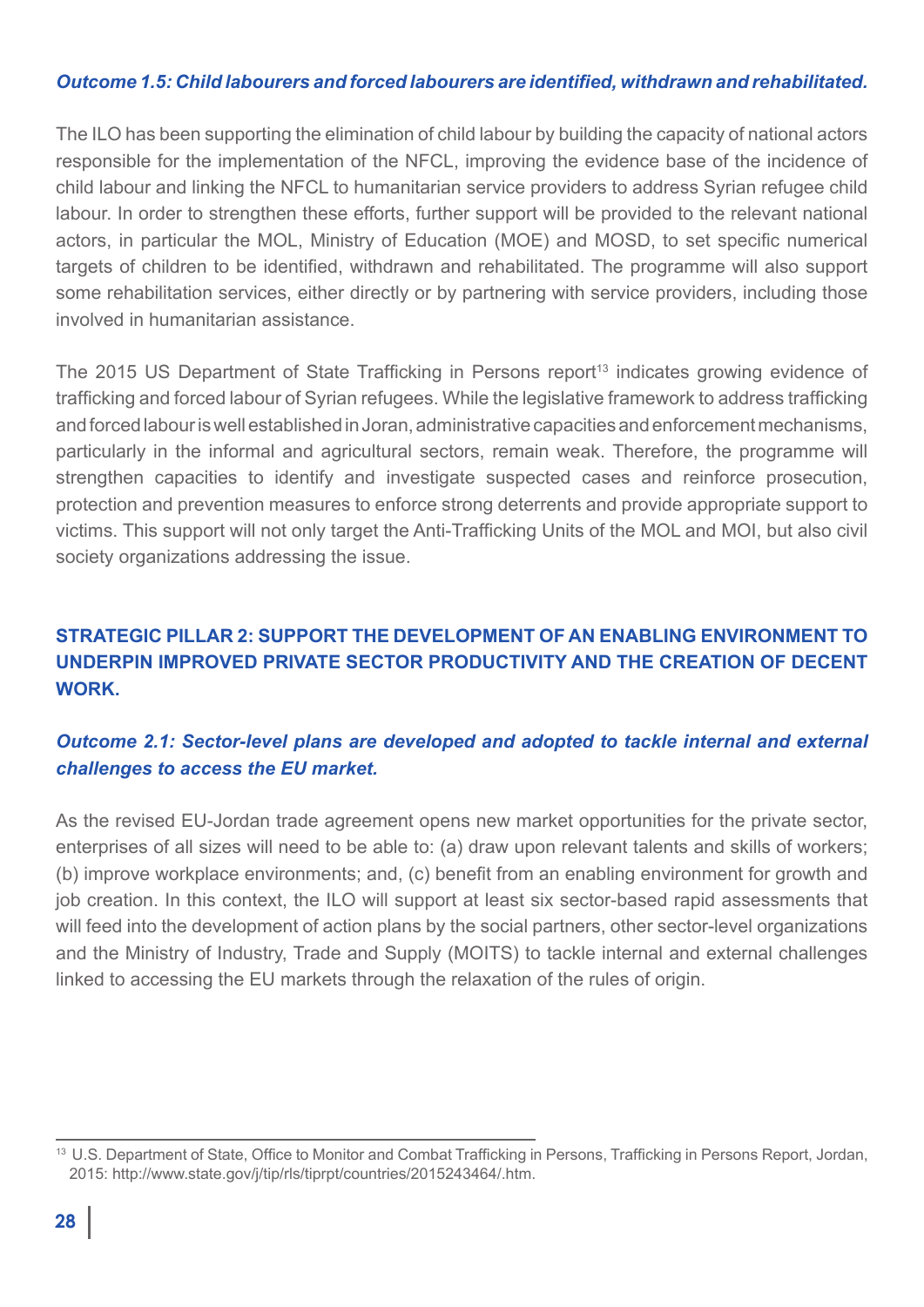#### *Outcome 2.2: Availability of competent and productive Jordanian and Syrian refugee workers is increased for targeted occupations related to the revised EU-Jordan trade agreement.*

Through this component, the ILO will support the skills development of Syrian refugee and Jordanian workers through short-term programmes that will facilitate their recruitment in companies established in the SEZs identified in the revised EU-Jordan trade agreement. These programmes will be designed in collaboration with employers, with an important on-the-job component, and implemented through relevant training service providers. Further training will also be provided to facilitate the progression of targeted beneficiaries within the companies towards higher responsibilities. "Recognition of Prior Learning" services will also be made available for Syrian refugees and for Jordanians working in the informal economy to allow their skills to be recognised for facilitated recruitment into jobs that match their qualifications.

#### *Outcome 2.3: Targeted companies have improved work environments in place in line with EU quality standards.*

Production processes, workplace environments and quality assurance systems in companies in the SEZs will be improved through in-company mentoring and support by international sector experts. A special focus will be on compliance to relevant EU quality standards. In addition, the ILO will support capacity-building for human resource officials to ensure better management of worker competencies and talents. Support will also be provided through "Work Improvement in Small Enterprises"14 and other relevant ILO training for sub-contracted MSMEs in the value chains related to exports to the EU.

#### *Outcome 2.4: The business enabling environment is enhanced and supports the capacity of companies to export and create decent work.*

Based on the assessments carried out under outcome 2.1, the programme will support capacitybuilding of sector-level organizations to organize evidence-based advocacy campaigns to promote improvements to the business enabling environment. These improvements would underpin enhanced export and job creation capacities. In collaboration with other partners, including the EU, the programme will also support efforts to promote Jordan among foreign investors and buyers, further strengthening capacities to access the EU markets.

See ILO WISE+ http://www.ilo.org/travail/whatwedo/projects/WCMS\_119287/lang--en/index.htm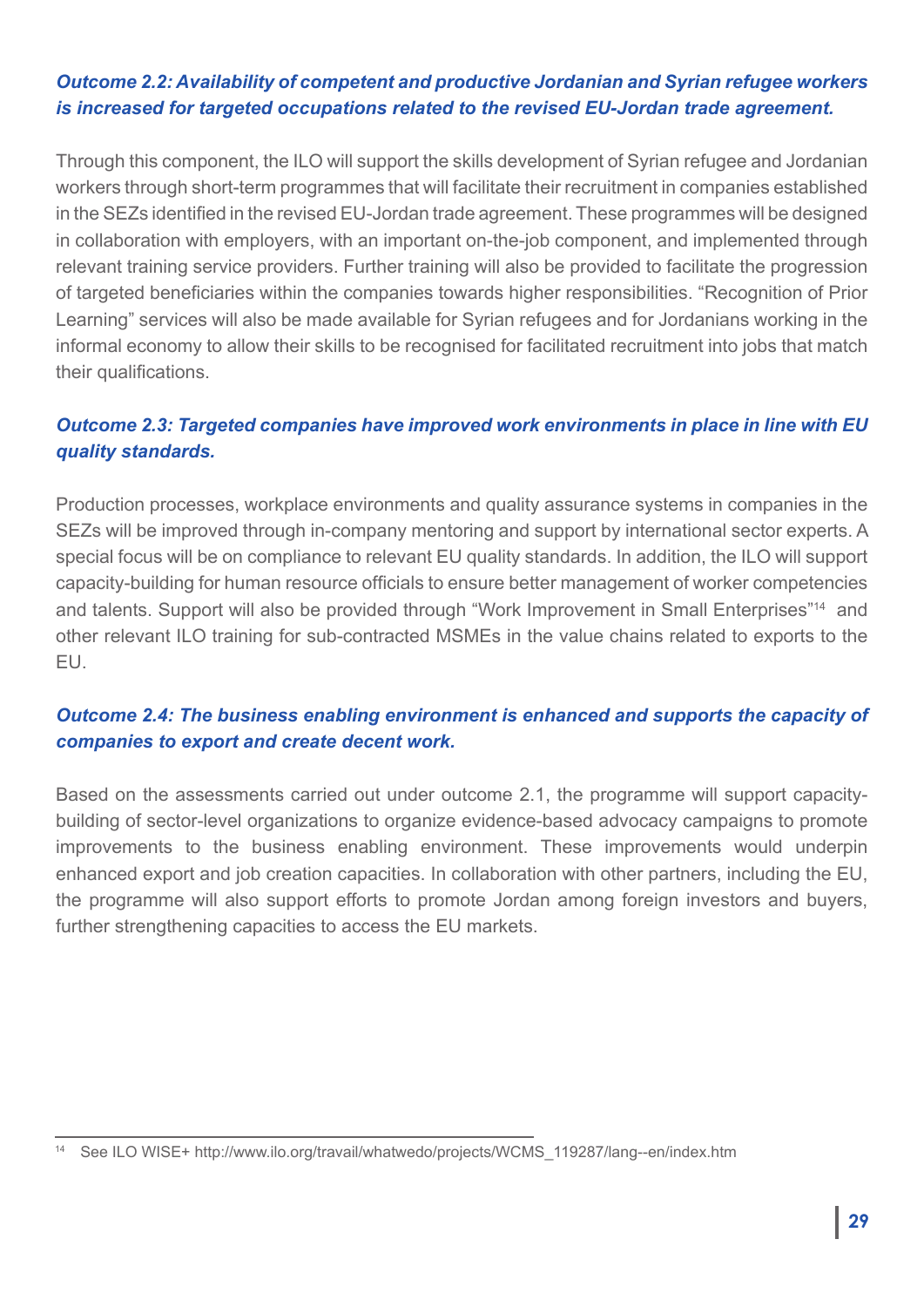#### **STRATEGIC PILLAR 3: SUPPORT THE IMMEDIATE CREATION OF DECENT JOBS FOR SYRIAN REFUGEES AND JORDANIANS TO EASE CURRENT CONDITIONS.**

#### *Outcome 3.1: The employment intensity of infrastructure programmes is increased.*

Given the urgency of the immediate employment needs of both Syrian refugee and host communities, the ILO will support increased employment intensity of existing and new infrastructure programmes by different government ministries. Technical support will be provided for these programmes to deliver more jobs for Syrian refugees and Jordanians. Such a programme is already in development with the MOPWH, MOE and MOA. In addition, preliminary research has been carried out on a partnership between the ILO and World Bank for a programme with the Ministry of Municipal Affairs (MOMA). Joint proposals between the ILO and UNESCO have also been developed on employment intensive rehabilitation of archaeological sites to support the tourism industry. On the basis of the outcomes of these pilot activities, the ILO will seek to facilitate high-level consultations with these ministries and other relevant partners to discuss mainstreaming employment intensive approaches into tendering processes.

#### *Outcome 3.2: Issuing of work permits and the placement of Syrian refugees and Jordanians in formal employment is facilitated.*

The issuing of work permits to Syrian refugees in agriculture increased dramatically (from 130 to over 6,000) after an ILO-supported agreement was reached between agricultural cooperatives and the MOL. The agreement facilitated the work permit process for Syrian refugees in the sector by allowing cooperatives to act as employers for Syrian refugees, overcoming challenges relating to seasonal and temporary work. Similar measures are being designed with the Contractors' Union and with other sector organizations. The ILO will support capacity-building and intensive monitoring to ensure these sector-based approaches are successful and to assist Jordan in attaining its target of 200,000 work permits for Syrian refugees.

The programme will establish a network of employment services that will allow for: (a) refugees wishing to work to be registered, and to benefit from counselling and referral to active labour market programmes; and, (b) data to be generated on their aspirations and skills and to facilitate potential job matching. This network will rely primarily on existing services, such as public employment services or services offered through civil society organizations. The programme will also establish five additional employment centres in targeted governorates and support the development of a common information system to allow for timely analysis and usage of collected data. Services will also be provided to employers in terms of work improvements and human resource department capacity.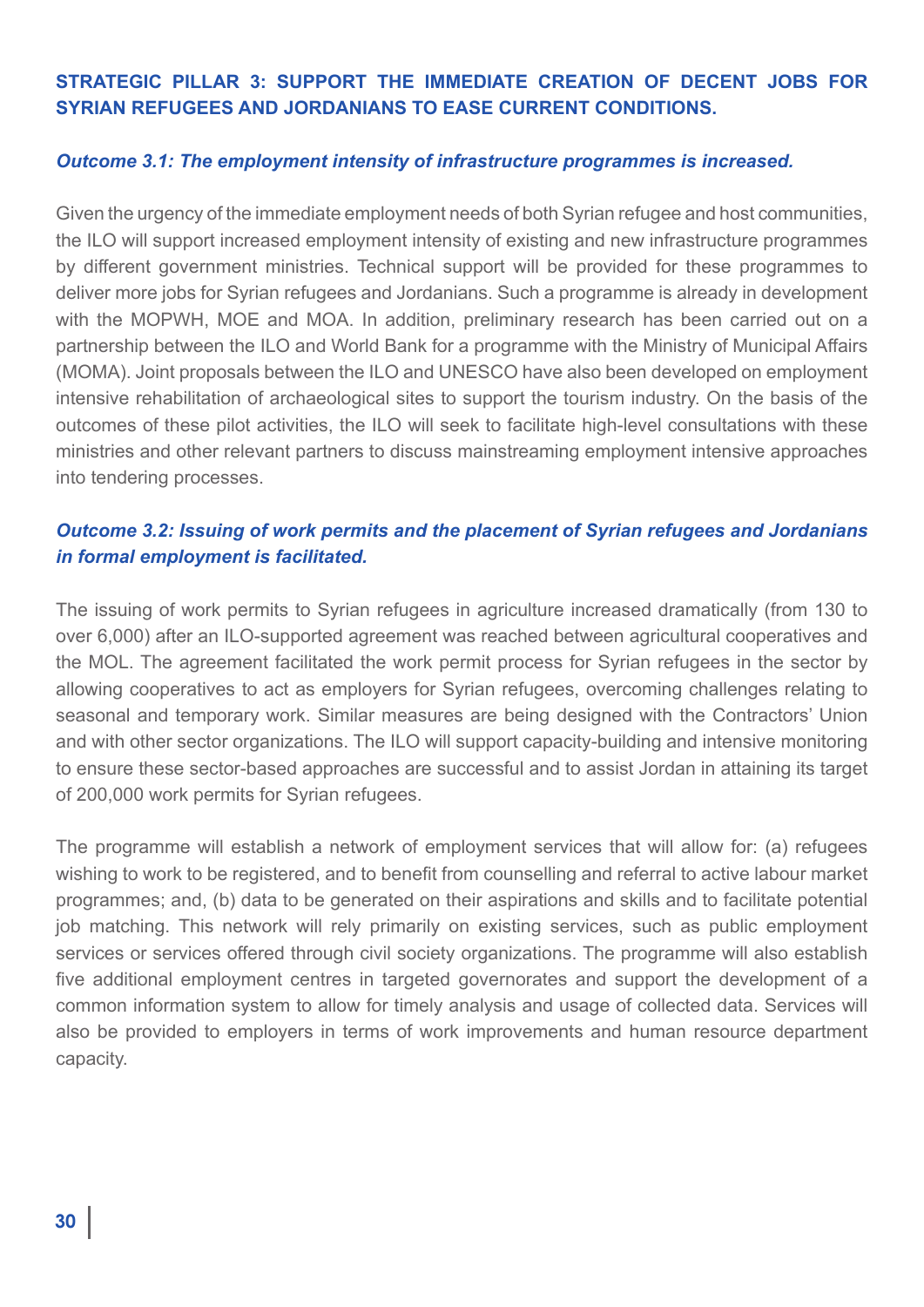#### *Outcome 3.3: Local economic development initiatives in targeted governorates generate decent jobs and promote social cohesion.*

The programme will include a community-based component to address the broader protection challenges facing many Syrian refugee and host community families. The aim will be to reinforce security, social cohesion, confidence, trust and socio-economic well-being that are crucial to strengthening an enabling environment for social integration, labour market development and governance.

This component will support a community-based decent work strategy to complement existing LED interventions in governorates most impacted by the refugee crisis. The ILO supported the development of LED plans in Irbid and Mafraq for 2016-2018 that will be further updated to identify areas and issues that would benefit from closer attention. These plans identified key growth areas that will facilitate the creation of immediate decent work opportunities for Syrian refugees and Jordanians, bringing jobs to where the needs are most acute, including for particularly vulnerable populations, such as women, youth and disabled persons.

This area of activity will also frame pro-poor value chain assessments to be carried out in targeted areas of interventions to identify potential business development opportunities. Through ILO support, efforts will be made to ease the costs of new business development and to encourage joint ventures and group-based businesses between Syrian refugees and host communities, for example, through the development of a competition for the best business plans. These activities will be underpinned by improved access to social finance to enable beneficiaries to take advantage of new business opportunities. In addition, a cooperative development strategy will also be introduced with the Syrian refugee and host communities.

Based on previous ILO activities, ongoing discussions at national level and priorities announced by government partners, the following sectors may be considered for intervention:

- social housing construction and development to benefit Syrian refugee and vulnerable Jordanian families, including the introduction of green construction technology, materials and skills;
- construction and development of community-based support facilities, such as care for children, elderly, disabled persons and those with special needs – these facilities would also support other community-based activities and strengthen social integration;
- construction and development of early childhood education and community school facilities, including special needs and health care support, for example, psychosocial counselling, education and employment guidance counselling;
- construction and development of playgrounds, sports and leisure facilities;
- expansion of public transport systems, including improvements to roads, traffic control, drains, culverts, etc.;
- construction and development of light industrial, trade, craft and services zones close to urban settings to facilitate ease of access to local employment;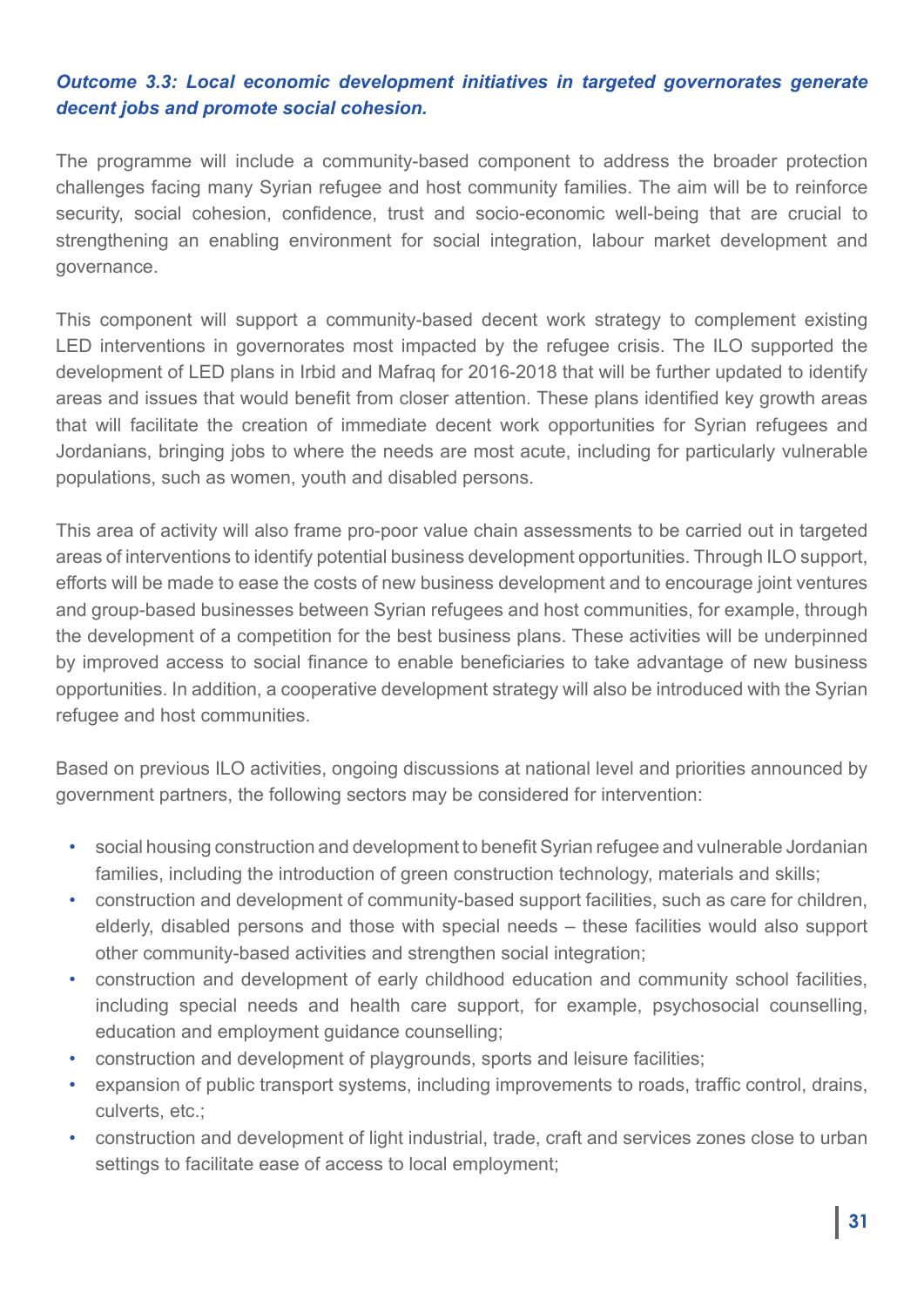- construction, development and improvement of solid waste systems, sanitation and waste recycling plants;
- construction, development and improvement of energy supply networks and systems, including alternative energy plants, such as solar and wind;
- exploring new areas of work, such as in the services sector, for example, information and communications technology (ICT) and call centre technology.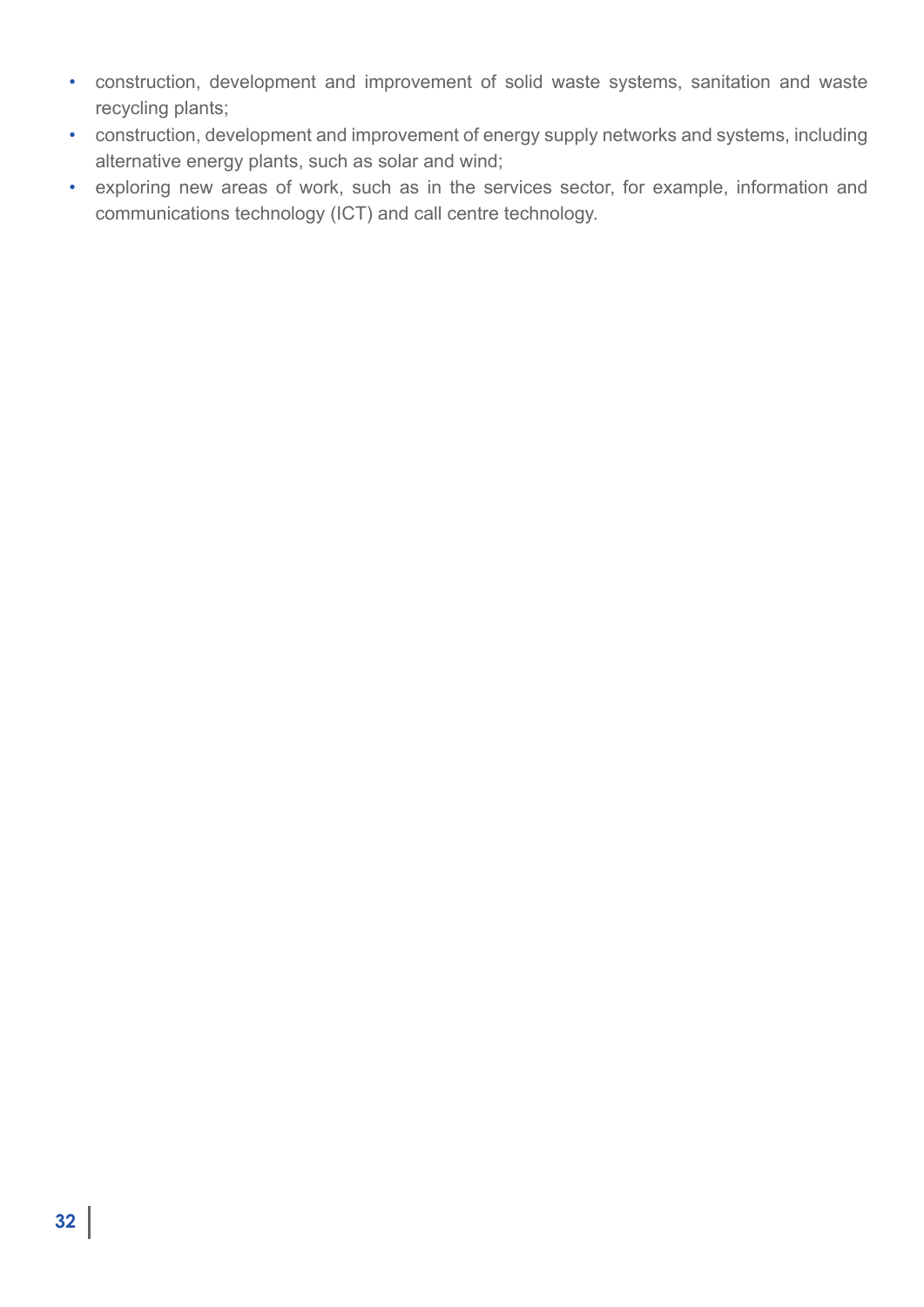# **IV. Management Arrangements and National and UN Coordination**

#### **National and UN coordination and coherence**

In order to reinforce the coherence of its programmes in Jordan and to ensure regular and consistent alignment with national humanitarian and development policies, the ILO, through existing UN systems and structures, will establish closer collaboration and consultation with the follow-up mechanisms of key development policy documents. These will include: the Jordan Response Plan 2016-2018; the national development strategy "Jordan 2025"; the National Employment Strategy 2011-2020; the National Poverty Strategy; and the Jordan Poverty Reduction Strategy 2013-2020.

Given the inclusion of the Syrian refugee crisis response in the extension of the DWCP, the Tripartite National Committee, which monitors and guides related DWCP activities, will also serve as a forum and mechanism to maintain high-level tripartite dialogue on issues relating to the implementation of the programme, and the evaluation of its impact. A dashboard on main milestones of the projects will be provided on a monthly basis to its members to measure and appreciate progress. The Committee will meet on a quarterly basis to provide guidance and recommendations to the ILO.

#### **Management arrangements**

The Coordinator of the ILO Syrian Refugees Crisis Response in Jordan will provide overall oversight for the implementation of this programme from the ILO office in Amman. Individual project managers will take on the responsibility for implementation of various components and will report to the ILO-ROAS Deputy Regional Director. Each component will benefit from dedicated technical backstopping support from the ILO-ROAS Decent Work Team and HQ-based specialists. The programme will also benefit from technical and coordination support by the office of the Deputy Director-General for Policy in HQ. The Programme Officer for Jordan will provide programming support. The ILO-ROAS Monitoring and Evaluation Officer will also provide technical support for the design of the monitoring and evaluation framework, as well as the management of the programme's evaluations.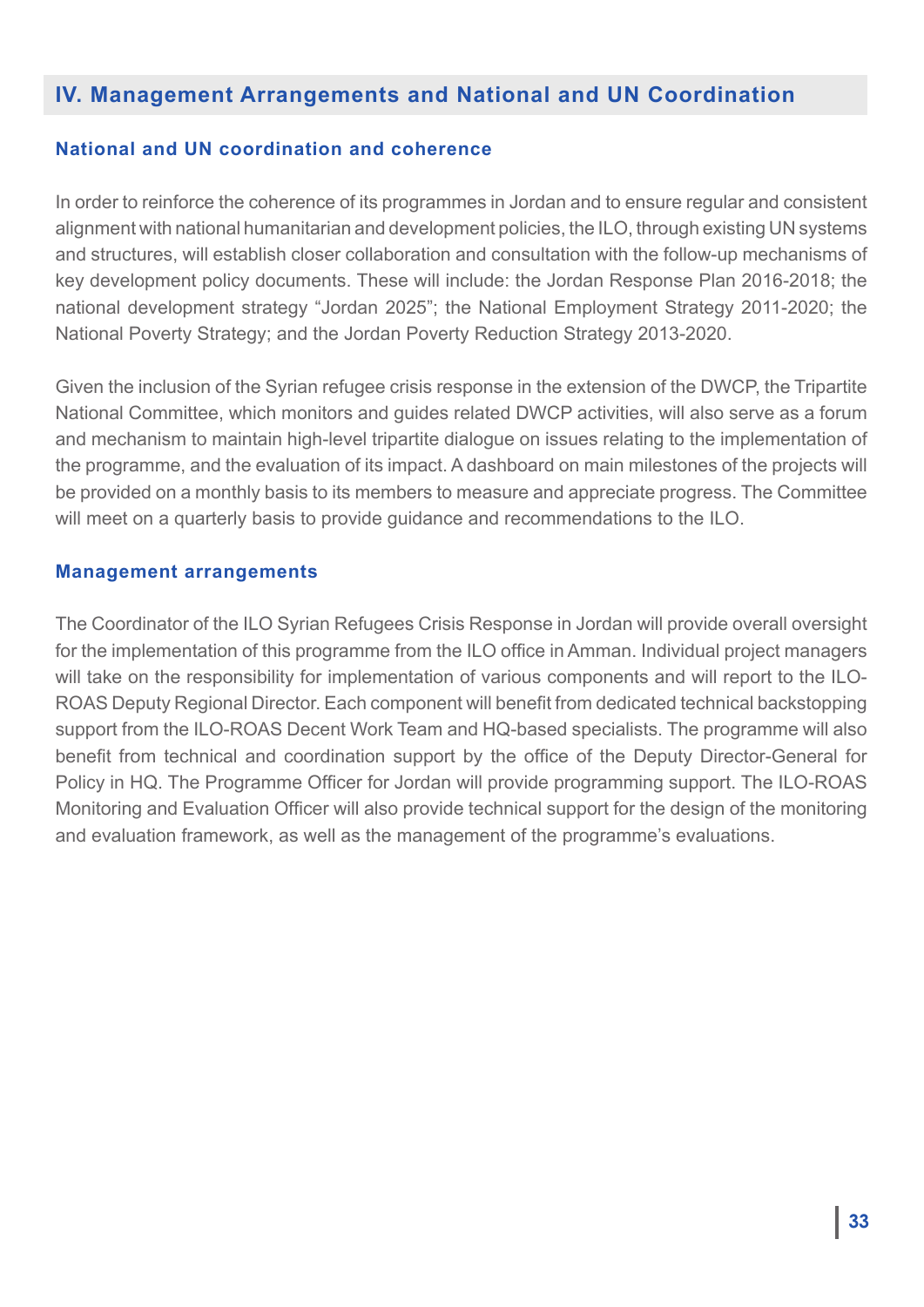# **V. Monitoring and Evaluation**

A comprehensive monitoring and evaluation framework will review on a six-monthly basis the outcomes and outputs against the agreed Key Performance Indicators (KPIs) and milestones. Given the rapidity of change across the socio-economic landscape and the challenges of prediction and planning, the programme will remain highly flexible and adaptable and, most of all, creative and ambitious. A tentative list of KPIs is presented below:

| <b>Objective</b>                                                                                                                                            | <b>Indicators</b>                                                                                                                                                                                                                                                                                                                                                                                                                                                               |
|-------------------------------------------------------------------------------------------------------------------------------------------------------------|---------------------------------------------------------------------------------------------------------------------------------------------------------------------------------------------------------------------------------------------------------------------------------------------------------------------------------------------------------------------------------------------------------------------------------------------------------------------------------|
| To contribute to inclusive economic growth, social<br>justice and stability by building a resilient labour<br>market underpinned by decent work principles. | a. Equivalent of 200,000 full time jobs provided for<br>Syrian refugees.<br>b. Export to the EU increase by no less than 10%<br>under relaxed rules of origin.<br>c. Steady progress in working conditions as<br>demonstrated by labour inspectorate, Better Work<br>and LABADMIN reports.<br>d. Informal employment is reduced by at least 10 per<br>cent for Syrian refugees and Jordanians.<br>e. Labour segmentation is reduced as evidenced by<br>labour force statistics. |
| <b>Outcomes</b>                                                                                                                                             | <b>Indicators</b>                                                                                                                                                                                                                                                                                                                                                                                                                                                               |
| 1. Labour market governance strengthened for<br>improved compliance to decent work principles.                                                              | Decrease in the number of violations to the labour<br>code, in the formal and informal economy, as reported<br>by the labour inspectorate and Better Work.                                                                                                                                                                                                                                                                                                                      |
| 2. Private sector companies supported for improved<br>productivity and job creation.                                                                        | 80% of companies that benefit from programme<br>activities manage to start or expand exports to the EU<br>under the relaxed rules of origin.                                                                                                                                                                                                                                                                                                                                    |
| 3. Syrian refugees and Jordanians benefit from<br>immediate job creation.                                                                                   | No less than 300,000 workdays provided through<br>programme interventions.                                                                                                                                                                                                                                                                                                                                                                                                      |
| <b>Outcomes</b>                                                                                                                                             | <b>Indicators</b>                                                                                                                                                                                                                                                                                                                                                                                                                                                               |
| 1.1 Improved evidence based regulatory frameworks                                                                                                           | New decrees (at least one per year) related to the<br>inclusion of Syrian refugees on the labour market<br>benefit from documented evidence.                                                                                                                                                                                                                                                                                                                                    |
| 1.2 Key changes in legal and policy framework are<br>informed by social dialogue.                                                                           | Tripartite committee proposes recommendations for<br>the improvement of the regulatory framework.                                                                                                                                                                                                                                                                                                                                                                               |
| 1.3 Enhanced compliance to decent work principles<br>in the formal sector through an expansion of the<br>Better Work programme.                             | At least 80% of the companies that apply for export<br>under relaxed rules of origin have improved their<br>compliance rate between their first two consecutive<br>assessment cycles.                                                                                                                                                                                                                                                                                           |

#### **Table (2):** Tentative list of Key Performance Indicators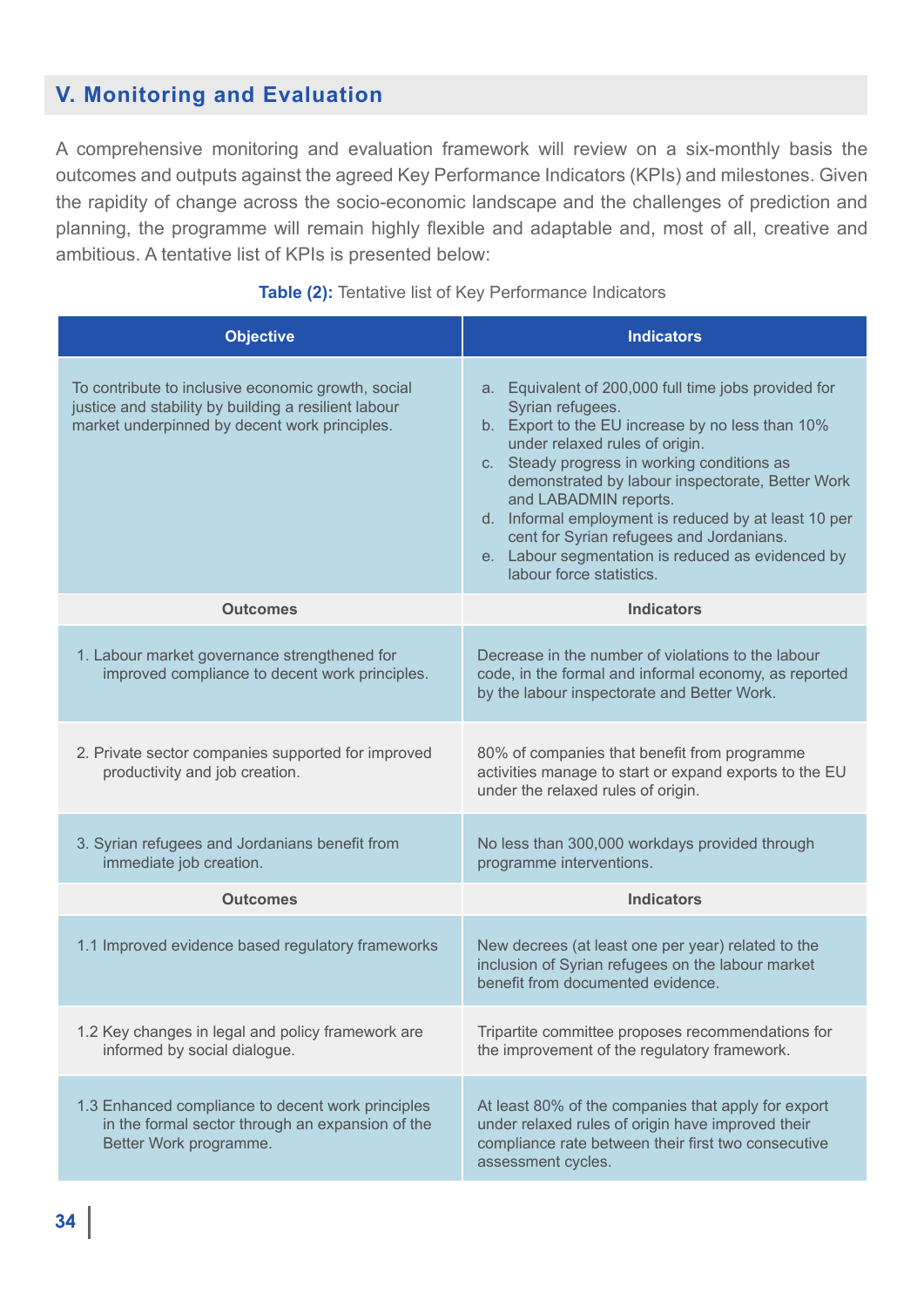| 1.4 Enhanced compliance to decent work principles in                                                                                                                 | Integrated compliance framework are designed and                                                                                                    |
|----------------------------------------------------------------------------------------------------------------------------------------------------------------------|-----------------------------------------------------------------------------------------------------------------------------------------------------|
| the informal economy.                                                                                                                                                | implemented for construction and agriculture sectors.                                                                                               |
| 1.5 Child labourers and forced labourers are identified<br>withdrawn and rehabilitated.                                                                              | 3,000 child labourers identified, withdraw and<br>rehabilitated through NFCL in partnership with service<br>providers (at least 40% of them girls). |
| 2.1 sector level plans are adopted to tackle internal                                                                                                                | At least 6 plans are designed and serve as a basis for                                                                                              |
| and external challenges to access EU market.                                                                                                                         | coordinated implementation of activities.                                                                                                           |
| 2.2 Availability of competent and productive<br>Jordanians and Syrian refugees is increased for<br>targeted occupations related to the Jordan-EU<br>trade agreement. | 3,000 Jordanians and Syrians either trained or having<br>benefited from recognition of prior learning (at least<br>40% of them women).              |
| 2.3 Targeted companies have improved production<br>processes in place in line with EU quality<br>standards.                                                          | The products of at least 60% of companies that benefit<br>from this support are certified for export.                                               |
| 2.4 The business environment is improved and allow                                                                                                                   | At least 10 improvements in the business environment                                                                                                |
| companies to export and create jobs.                                                                                                                                 | are documented.                                                                                                                                     |
| 3.1 the employment intensity of infrastructure                                                                                                                       | Employment intensity of targeted programmes is no                                                                                                   |
| programmes is increased.                                                                                                                                             | less than 30%, after interventions.                                                                                                                 |
| 3.2 Issuing of work permits and the placement                                                                                                                        | The Disbursement Linked Indicator and schedule                                                                                                      |
| of Syrian refugees and Jordanians in formal                                                                                                                          | related to work permits in the World Bank Programme                                                                                                 |
| employment is facilitated.                                                                                                                                           | for Results are met (under final discussions).                                                                                                      |
| 3.3 Local economic development Initiatives in targeted<br>governorates generate jobs and promote social<br>cohesion.                                                 | At least 100 joint ventures are established and benefit<br>from business development services.                                                      |

Given the level of sensitivity surrounding the implementation of the programme of support and its critical objectives, a comprehensive media outreach and communication strategy will be developed in coordination with national and international stakeholders, including the refugee community. The strategy will ensure the regular and timely dissemination of information to the national and international media regarding progress towards the achievement of programme milestones. It will also ensure careful and sensitive monitoring of activities so that possible challenges and bottlenecks can be addressed in a consistent and transparent manner, if and when they arise.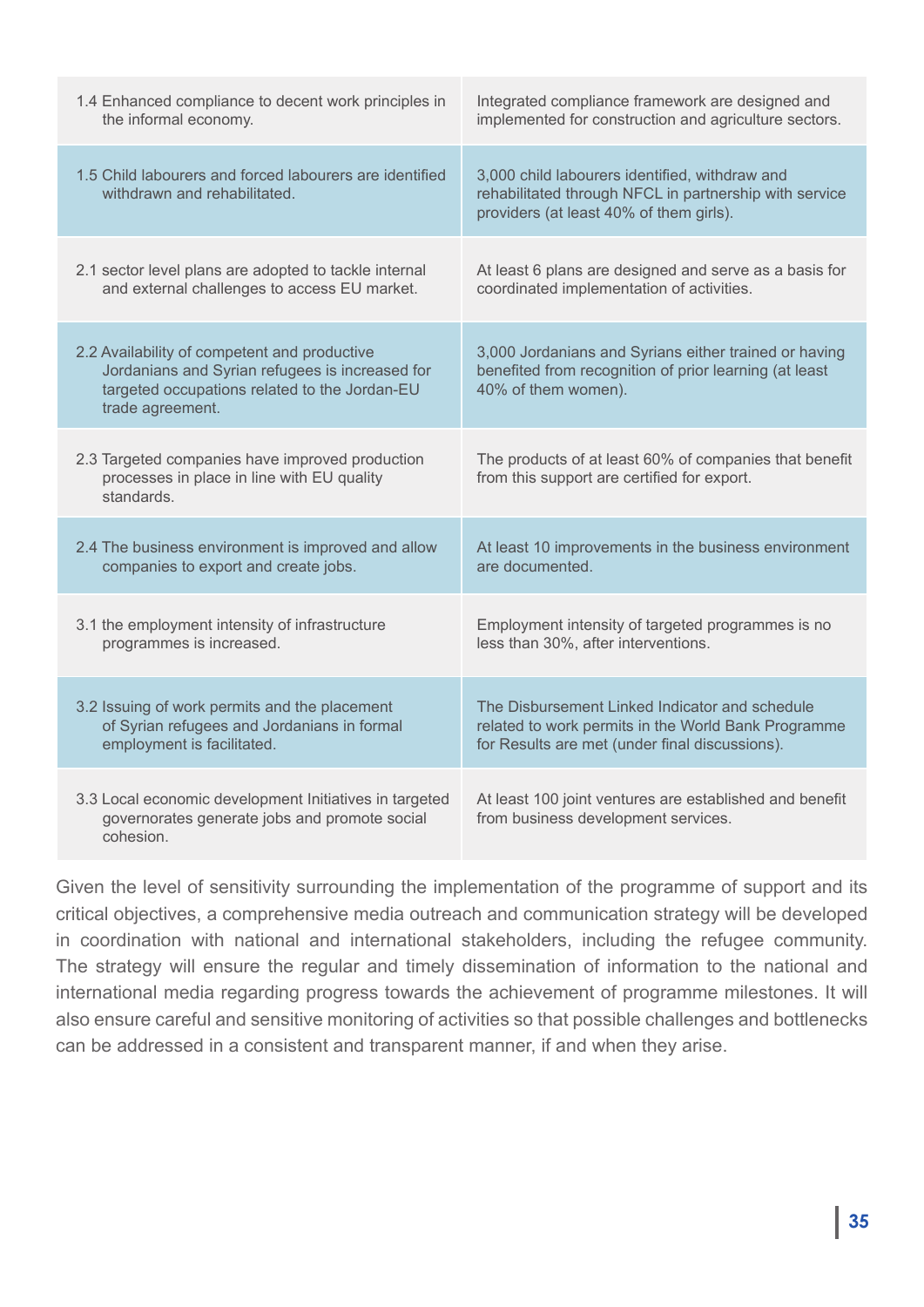# **VI. Tentative Budget**

Some activities under this framework have already started while others remain to be funded. Some are more dependent on external factors and actors, for example the eventual impact of the revised EU-Jordan trade agreement, the relaxation of the rules of origin and the future level of domestic and foreign investment.

An inception phase is planned from August to December 2016 and is an essential component of the programme, providing a critical opportunity to lay the groundwork for the development and immediate implementation of the programme of support in January 2017. The main activities of the inception phase will address knowledge gaps in key areas, such as:

- Filling research, knowledge and data gaps on matching Syrian refugees and Jordanians to the labour market.
- The adaptation and application of the ILO's BW model into other manufacturing and valueadded processes identified under the revised EU-Jordan trade agreement, supporting the development of a draft implementation plan.
- Assessing capacity-building and development needs of the MOL, social partners and other industry stakeholders to contribute to stronger compliance in a sustainable manner, within and beyond the SEZs.

The proposed activities can be funded on a modular basis. Staffs and support costs need to be added to the activities budget presented below.